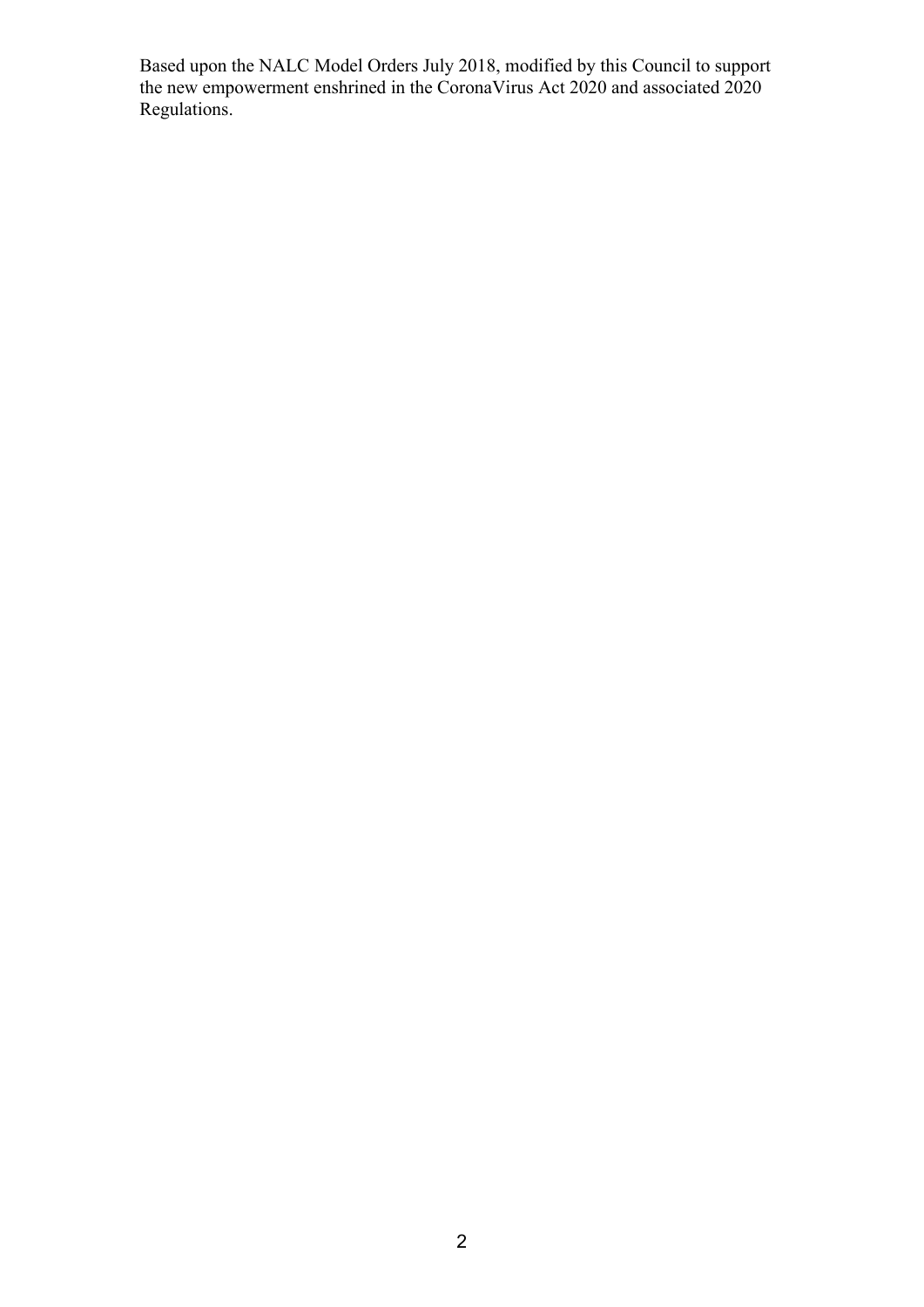## **INTRODUCTION**

| 1. |                                                            |  |
|----|------------------------------------------------------------|--|
| 2. |                                                            |  |
| 3. |                                                            |  |
| 4. |                                                            |  |
| 5. |                                                            |  |
| 6. | EXTRAORDINARY MEETINGS OF THE COUNCIL, COMMITTEES AND      |  |
| 7. |                                                            |  |
| 8. |                                                            |  |
| 9. | MOTIONS FOR A MEETING THAT REQUIRE WRITTEN NOTICE TO       |  |
|    | 10. MOTIONS AT A MEETING THAT DO NOT REQUIRE WRITTEN       |  |
|    |                                                            |  |
|    |                                                            |  |
|    |                                                            |  |
|    |                                                            |  |
|    |                                                            |  |
|    |                                                            |  |
|    |                                                            |  |
|    |                                                            |  |
|    |                                                            |  |
|    |                                                            |  |
|    | 21. RESPONSIBILITIES UNDER DATA PROTECTION LEGISLATION  26 |  |
|    |                                                            |  |
|    |                                                            |  |
|    | 24. COMMUNICATING WITH DISTRICT AND COUNTY OR UNITARY      |  |
|    |                                                            |  |
|    |                                                            |  |
|    |                                                            |  |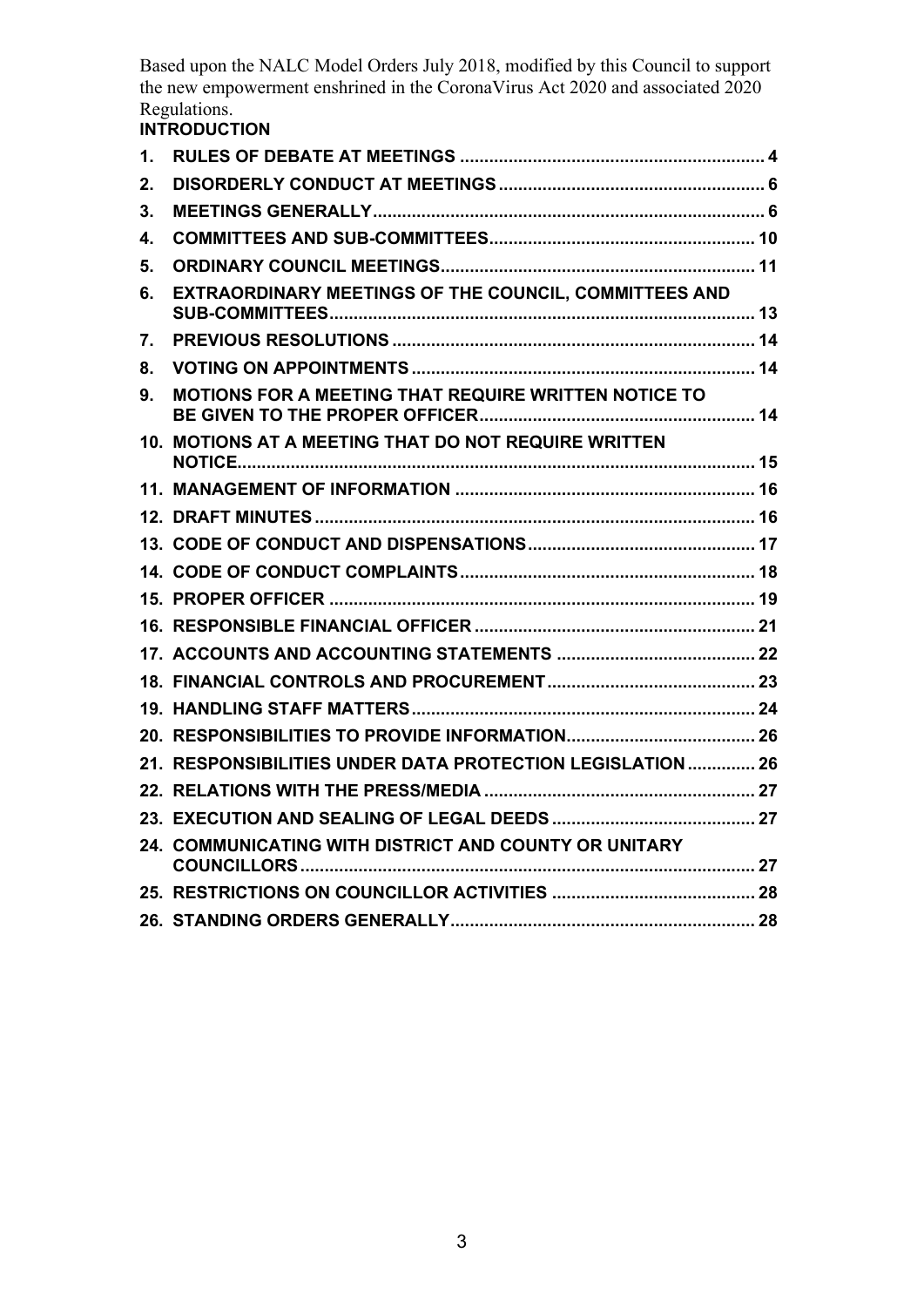## <span id="page-3-0"></span>1. **RULES OF DEBATE AT MEETINGS**

- a Motions on the agenda shall be considered in the order that they appear unless the order is changed at the discretion of the chairman of the meeting.
- b A motion (including an amendment) shall not be progressed unless it has been moved and seconded.
- c A motion on the agenda that is not moved by its proposer may be treated by the chairman of the meeting as withdrawn.
- d If a motion (including an amendment) has been seconded, it may be withdrawn by the proposer only with the consent of the seconder and the meeting.
- e An amendment is a proposal to remove or add words to a motion. It shall not negate the motion.
- f If an amendment to the original motion is carried, the original motion (as amended) becomes the substantive motion upon which further amendment(s) may be moved.
- g An amendment shall not be considered unless early verbal notice of it is given at the meeting and, if requested by the chairman of the meeting, is expressed in writing to the chairman.
- h A councillor may move an amendment to his own motion if agreed by the meeting. If a motion has already been seconded, the amendment shall be with the consent of the seconder and the meeting.
- i If there is more than one amendment to an original or substantive motion, the amendments shall be moved in the order directed by the chairman of the meeting.
- j Subject to standing order 1(k), only one amendment shall be moved and debated at a time, the order of which shall be directed by the chairman of the meeting.
- k One or more amendments may be discussed together if the chairman of the meeting considers this expedient but each amendment shall be voted upon separately.
- l A councillor may not move more than one amendment to an original or substantive motion.
- m The mover of an amendment has no right of reply at the end of debate on it.
- n Where a series of amendments to an original motion are carried, the mover of the original motion shall have a right of reply either at the end of debate on the first amendment or at the very end of debate on the final substantive motion immediately before it is put to the vote.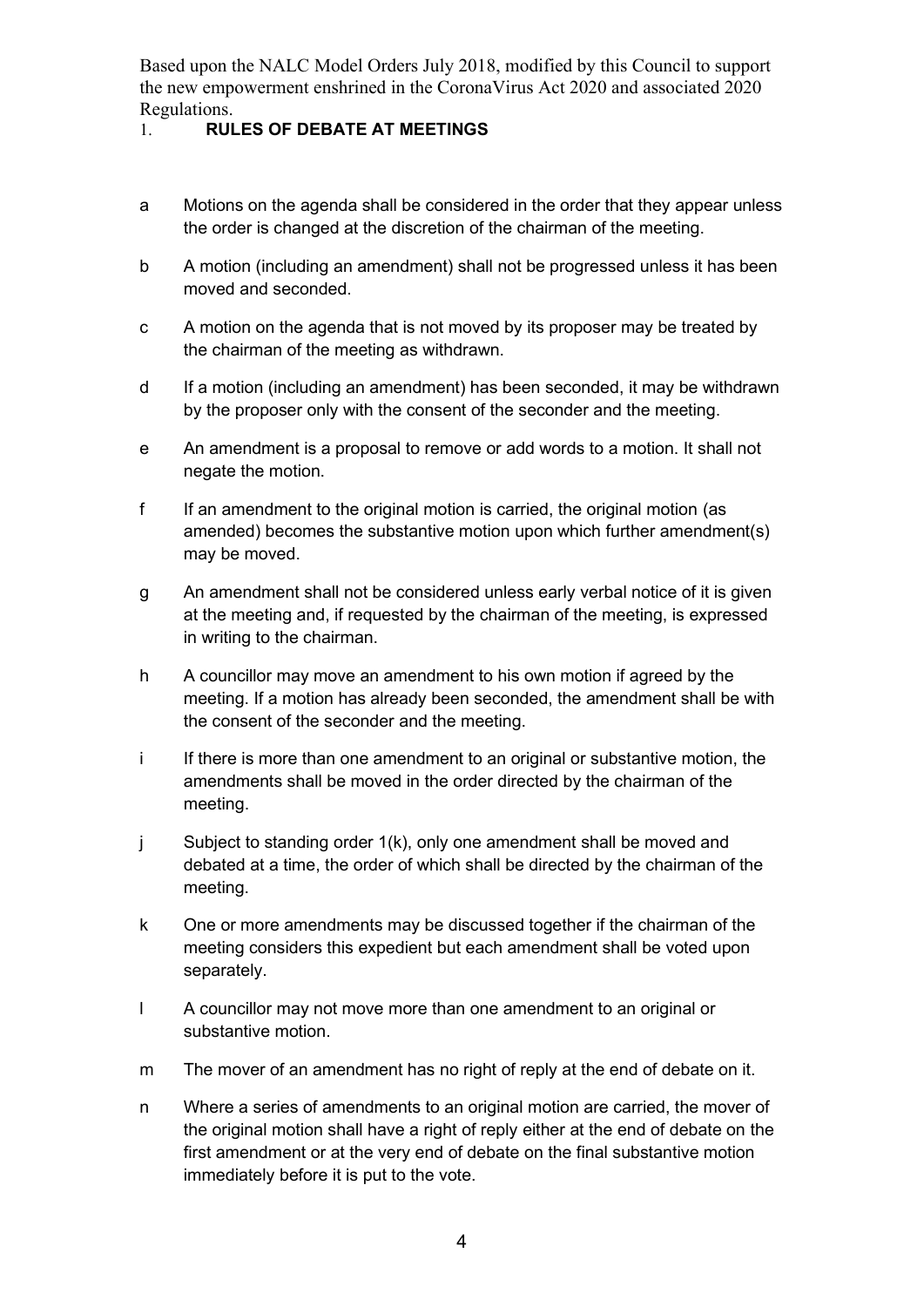- o Unless permitted by the chairman of the meeting, a councillor may speak once in the debate on a motion except:
	- i. to speak on an amendment moved by another councillor;
	- ii. to move or speak on another amendment if the motion has been amended since he last spoke;
	- iii. to make a point of order;
	- iv. to give a personal explanation; or
	- v. to exercise a right of reply.
- p During the debate on a motion, a councillor may interrupt only on a point of order or a personal explanation and the councillor who was interrupted shall stop speaking. A councillor raising a point of order shall identify the standing order which he considers has been breached or specify the other irregularity in the proceedings of the meeting he is concerned by.
- q A point of order shall be decided by the chairman of the meeting and his decision shall be final.
- r When a motion is under debate, no other motion shall be moved except:
	- i. to amend the motion;
	- ii. to proceed to the next business;
	- iii. to adjourn the debate;
	- iv. to put the motion to a vote;
	- v. to ask a person to be no longer heard or to leave the meeting;
	- vi. to refer a motion to a committee or sub-committee for consideration;
	- vii. to exclude the public and press;
	- viii. to adjourn the meeting; or
	- ix. to suspend particular standing order(s) excepting those which reflect mandatory statutory or legal requirements.
- s Before an original or substantive motion is put to the vote, the chairman of the meeting shall be satisfied that the motion has been sufficiently debated and that the mover of the motion under debate has exercised or waived his right of reply.
- t Excluding motions moved under standing order 1(r), the contributions or speeches by a councillor shall relate only to the motion under discussion and shall not exceed ( ) minutes without the consent of the chairman of the meeting.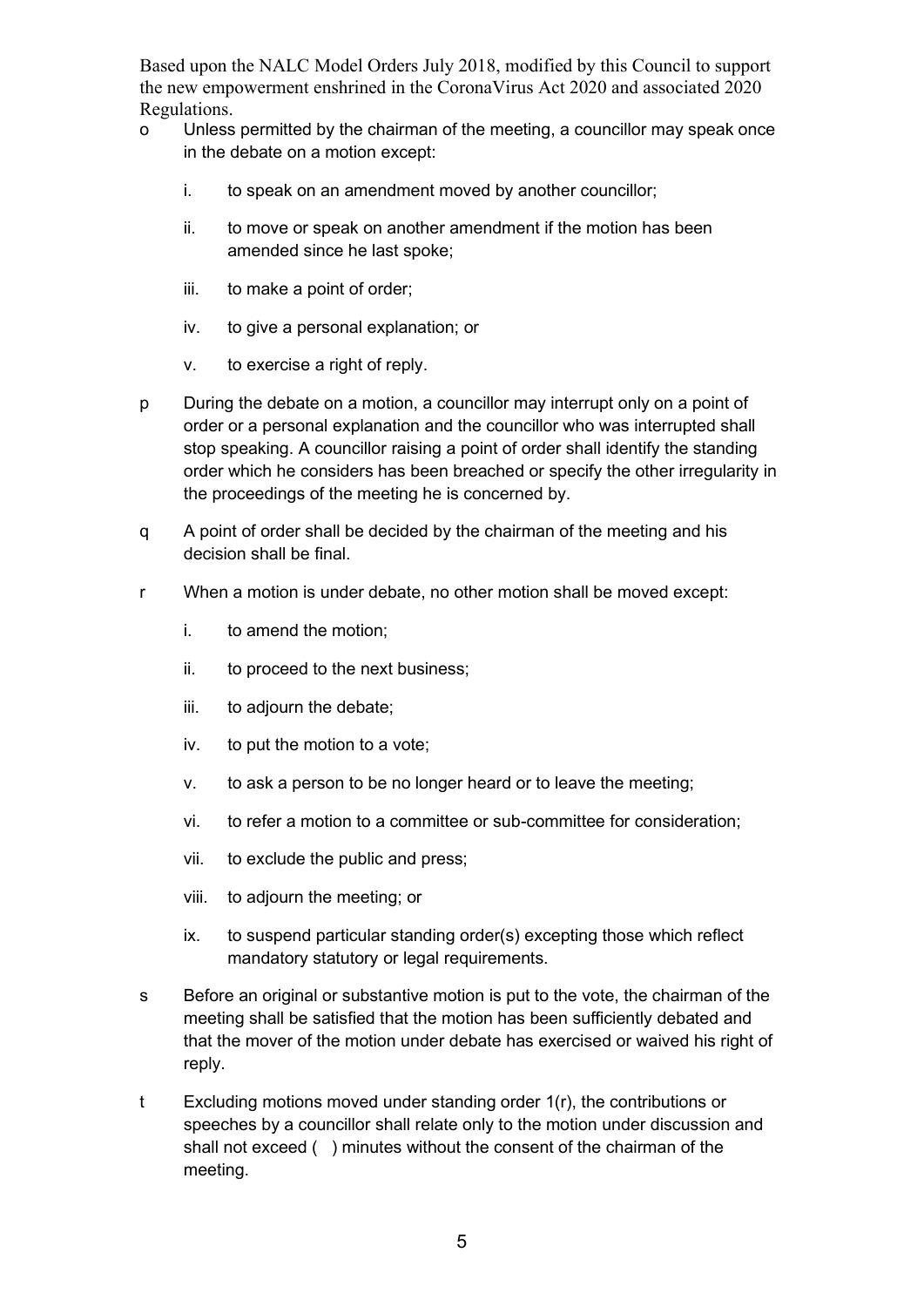## <span id="page-5-0"></span>2. **DISORDERLY CONDUCT AT MEETINGS**

- a No person shall obstruct the transaction of business at a meeting or behave offensively or improperly. If this standing order is ignored, the chairman of the meeting shall request such person(s) to moderate or improve their conduct.
- b If person(s) disregard the request of the chairman of the meeting to moderate or improve their conduct, any councillor or the chairman of the meeting may move that the person be no longer heard or be excluded from the meeting. The motion, if seconded, shall be put to the vote without discussion.
- c If a resolution made under standing order 2(b) is ignored, the chairman of the meeting may take further reasonable steps to restore order or to progress the meeting. This may include temporarily suspending or closing the meeting.

## <span id="page-5-1"></span>3. **MEETINGS GENERALLY**

Full Council meetings Committee meetings Sub-committee meetings **•** Remote Meetings

● a **Meetings shall not take place in premises which at the time of the meeting are used for the supply of alcohol, unless no other premises are available free of charge or at a reasonable cost. Meetings shall take place at a time and date as the council shall determine**

LAPCP Regulation 2020 Part 2 Reg 4(a) or

In the interest of council maintaining an open and transparent policy and in the spirit of cohesiveness the usual following guidelilnes may still be followed: standing orders 3e and f

- b **Council may alter the frequency, move or cancel such meetings.**
	- LAPCP Regulations 2020 Part 2 Reg 4 (a)

●

●

- c **A meeting of a local authority is not limited to a meeting of persons all of whom, or any of whom, are present in the same place and any reference to a "place" where a meeting is held, or the be held, includes reference to more than one place including electronic, digital or virtual locations such as internet locations, web addresses or conference call telephone numbers.**
- LAPCP Regulations 2020 Part 2 Reg 5(1)
	- d **Members (including members of the public) in remote attendance attends the meeting at any time if all the conditions in subsection are satisfied:**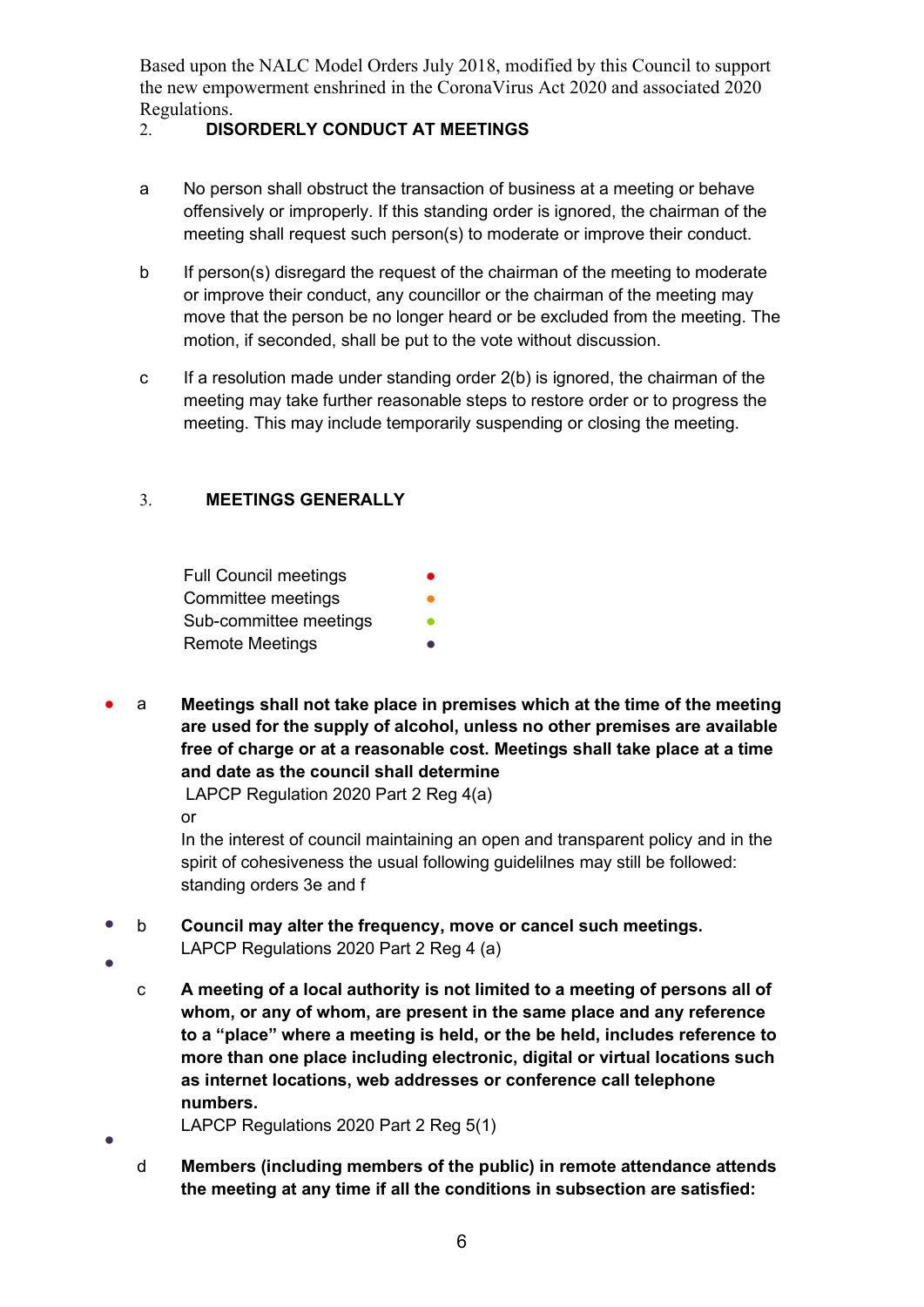**(a) to hear, and where practicable see, and be so heard and, where practicable, be seen by, the other members in attendance**

**(b) to hear, and where practicable see, and be so heard and, where practicable, be seen by, any members of the public entitled to attend the meeting in order to exercise a right to speak at the meeting, and (c) to be so heard and, where practicable, by seen by any other members of the public attending the meeting.** LAPCP Regulations 2020 Part 2 Reg 5 (2) (3) & (4)

- ● e **The minimum three clear days for notice of a meeting does not include the day on which notice was issued, the day of the meeting, a Sunday, a day of the Christmas break, a day of the Easter break or of a bank holiday or a day appointed for public thanksgiving or mourning.**
- f **The minimum three clear days' public notice for a meeting does not include the day on which the notice was issued or the day of the meeting unless the meeting is convened at shorter notice** OR [The minimum three clear days' public notice of a meeting does not include the day on which the notice was issued or the day of the meeting].
- g **Meetings shall be open to the public unless their presence is prejudicial**
- **to the public interest by reason of the confidential nature of the business**
- **to be transacted or for other special reasons. The public's exclusion from part or all of a meeting shall be by a resolution which shall give reasons for the public's exclusion.**
- **Member and Public access to documents and remote access of public and press to a local authority meeting to enable them to attend or participate in that meeting be electronic means, including by telephone conference, video conference, live webcasts, and live interactive streaming**

LAPCP Regulations 2020 Part 2 Reg 6(b) (c)

● h **A meeting being "open to the public" include access to the meeting through remote means including (but not limited to) video conferencing, live webcast, and live interactive streaming and where a meeting is accessible to the public through such remote means the meeting is open to the public whether or not members of the public are able to attend the meeting in person;**

LAPCP Regulations 2020 Part 2 Reg 13(a)

- i **Being "present" at a meeting include access through remote means mentioned in paragraph (a) above.** LAPCP Regulations 2020 Part 2 Reg 13(b)
- j Members of the public may make representations, answer questions and give evidence at a meeting which they are entitled to attend in respect of the business on the agenda.
- k The period of time designated for public participation at a meeting in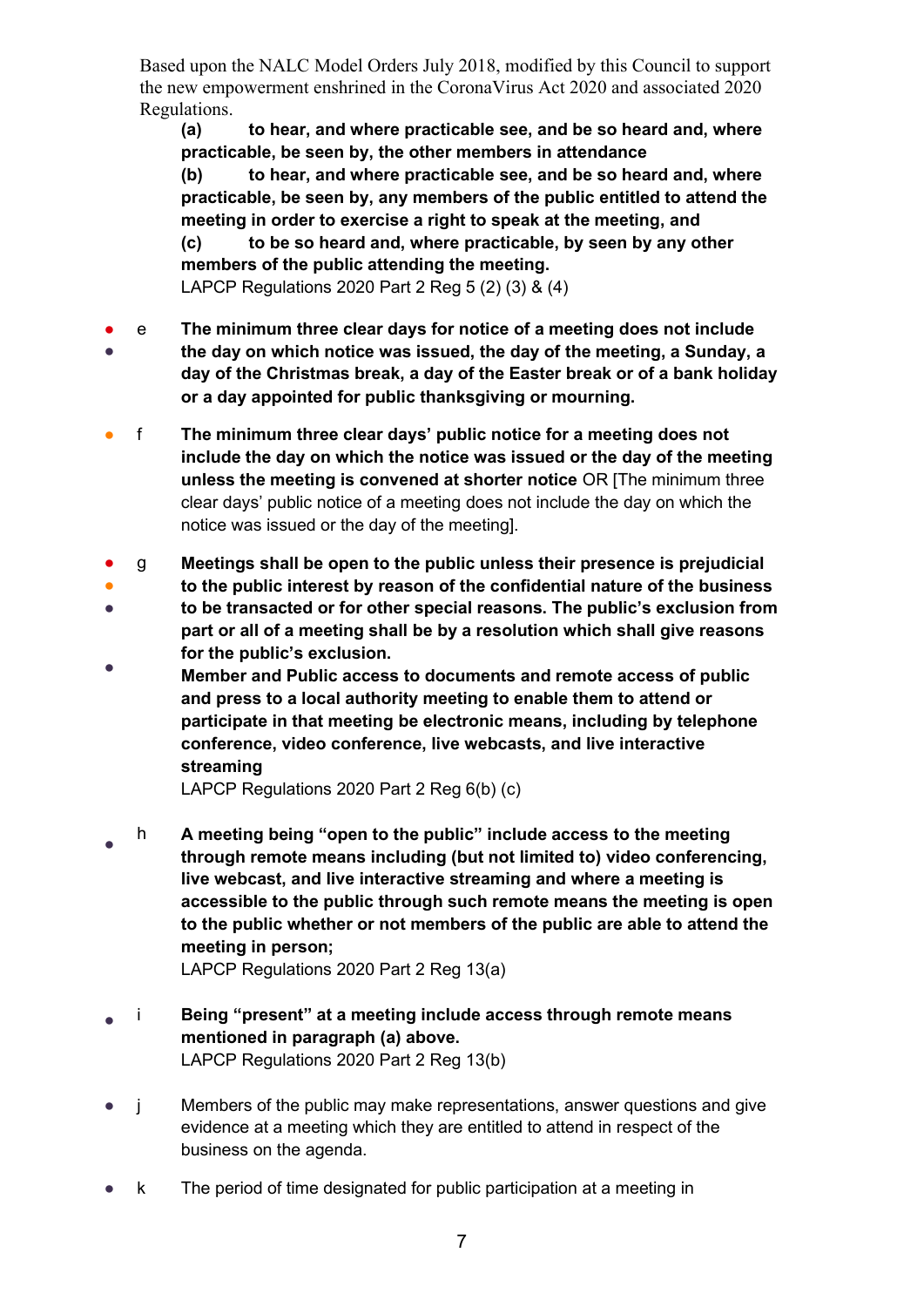accordance with standing order 3(j) shall not exceed ( 15 ) minutes unless directed by the chairman of the meeting.

- l Subject to standing order 3(k), a member of the public shall not speak for more than ( ) minutes.
- $m$  In accordance with standing order  $3(i)$ , a question shall not require a response at the meeting nor start a debate on the question. The chairman of the meeting may direct that a written or oral response be given.
- n [A person shall stand when requesting to speak and when speaking (except when a person has a disability or is likely to suffer discomfort)] OR [A person shall raise his hand when requesting to speak and stand when speaking (except when a person has a disability or is likely to suffer discomfort)]. The chairman of the meeting may at any time permit a person to be seated when speaking.
- o A person who speaks at a meeting shall direct his comments to the chairman of the meeting.
- p Only one person is permitted to speak at a time. If more than one person wants to speak, the chairman of the meeting shall direct the order of speaking.
- q **Subject to standing order 3(s), a person who attends a meeting is**
- **permitted to report on the meeting whilst the meeting is open to the**

● **public. To "report" means to film, photograph, make an audio recording of meeting proceedings, use any other means for enabling persons not present to see or hear the meeting as it takes place or later or to report or to provide oral or written commentary about the meeting so that the report or commentary is available as the meeting takes place or later to persons not present.**

- ● r **A person present at a meeting may not provide an oral report or oral commentary about a meeting as it takes place without permission.**
- ●
- ● s **The press shall be provided with reasonable facilities for the taking of their report of all or part of a meeting at which they are entitled to be present.**
- ● t **Subject to standing orders which indicate otherwise, anything authorised or required to be done by, to or before the Chairman of the Council may in his absence be done by, to or before the Vice-Chairman of the Council (if there is one).**
- ● u **The Chairman of the Council, if present, shall preside at a meeting. If the Chairman is absent from a meeting, the Vice-Chairman of the Council (if there is one) if present, shall preside. If both the Chairman and the Vice-Chairman are absent from a meeting, a councillor as chosen by the councillors present at the meeting shall preside at the meeting.**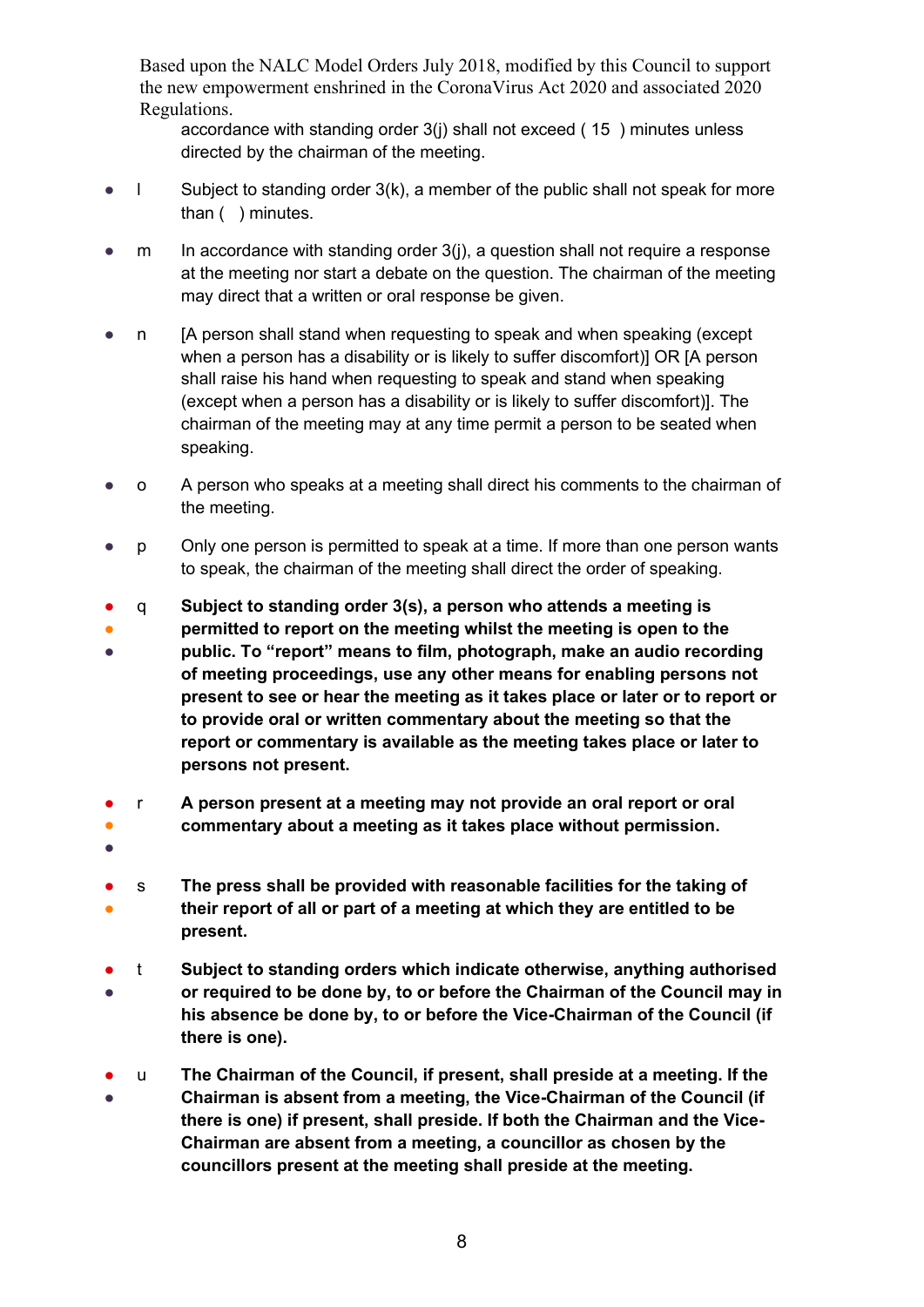- v **Subject to a meeting being quorate, all questions at a meeting shall be**
- ● **decided by a majority of the councillors and non-councillors with voting rights present and voting.**
- ●

● ●

- w **The chairman of a meeting may give an original vote on any matter put to the vote, and in the case of an equality of votes may exercise his casting vote whether or not he gave an original vote.**
- $\bullet$ ●

*See standing orders 5(h) and (i) for the different rules that apply in the election of the Chairman of the Council at the annual meeting of the Council.*

● ● x **Unless standing orders provide otherwise, voting on a question shall be by a show of hands.** 

or,

Members to verbally announce their vote each in turn or vote by email to the manager prior to the meeting or paper vote during the meeting. Or,

Pressing a button to record their vote.

LAPCP Regulations 2020 Part 2 Reg (6)

**At the request of a councillor, the voting on any question shall be recorded so as to show whether each councillor present and voting gave his vote for or against that question.** Such a request shall be made before moving on to the next item of business on the agenda.

- y The minutes of a meeting shall include an accurate record of the following:
	- i. the time media used to conduct the meeting;
	- ii. the names of councillors who are present and the names of councillors who are absent;
	- iii. interests that have been declared by councillors and non-councillors with voting rights;
	- iv. the grant of dispensations (if any) to councillors and non-councillors with voting rights;
	- v. whether a councillor or non-councillor with voting rights left the meeting when matters that they held interests in were being considered;
	- vi. if there was a public participation session; and
	- vii. the resolutions made.
- z **A councillor or a non-councillor with voting rights who has a disclosable**
- **pecuniary interest or another interest as set out in the Council's code of**
- **conduct in a matter being considered at a meeting is subject to statutory**
- **limitations or restrictions under the code on his right to participate and vote on that matter.**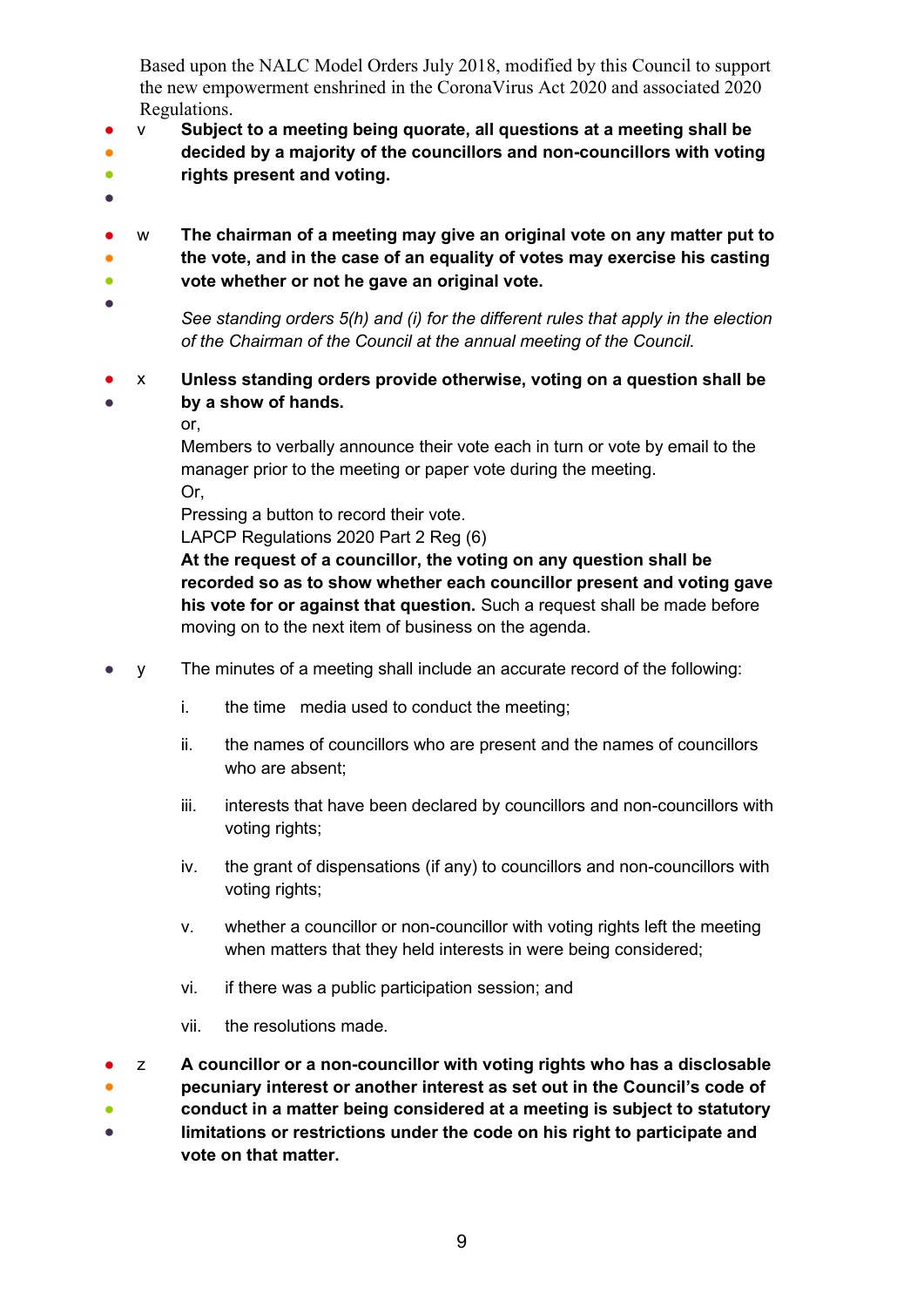aa **No business may be transacted at a meeting unless at least one-third of the whole number of members of the Council are present and in no case shall the quorum of a meeting be less than three.**

> *See standing order 4d(viii) for the quorum of a committee or sub-committee meeting.*

- bb **If a meeting is or becomes inquorate no business shall be transacted** and
- ● the meeting shall be closed. The business on the agenda for the meeting shall be adjourned to another meeting.
	- cc A meeting shall not exceed a period of ( ) hours.

## <span id="page-9-0"></span>4. **COMMITTEES AND SUB-COMMITTEES**

- a **Unless the Council determines otherwise, a committee may appoint a sub-committee whose terms of reference and members shall be determined by the committee.**
- b **The members of a committee may include non-councillors unless it is a committee which regulates and controls the finances of the Council.**
- c **Unless the Council determines otherwise, all the members of an advisory committee and a sub-committee of the advisory committee may be noncouncillors.**
- d The Council may appoint standing committees or other committees as may be necessary, and:
	- i. shall determine their terms of reference;
	- ii. shall determine the number and time of the ordinary meetings of a standing committee up until the date of the next annual meeting of the Council;
	- iii. shall permit a committee, other than in respect of the ordinary meetings of a committee, to determine the number and time of its meetings;
	- iv. shall, subject to standing orders 4(b) and (c), appoint and determine the terms of office of members of such a committee;
	- v. may, subject to standing orders 4(b) and (c), appoint and determine the terms of office of the substitute members to a committee whose role is to replace the ordinary members at a meeting of a committee if the ordinary members of the committee confirm to the Proper Officer () days before the meeting that they are unable to attend;
	- vi. shall, after it has appointed the members of a standing committee,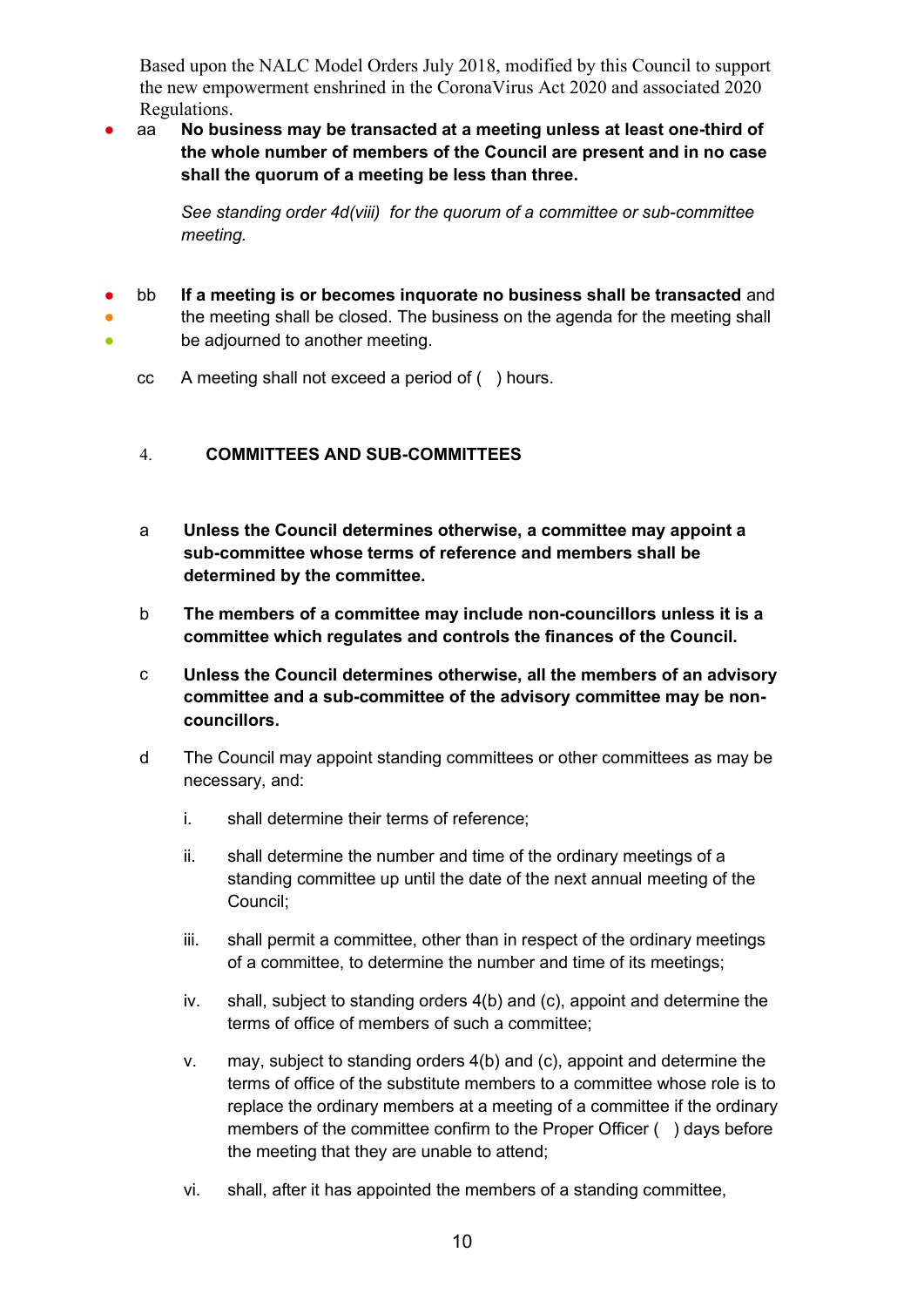appoint the chairman of the standing committee;

- vii. shall permit a committee other than a standing committee, to appoint its own chairman at the first meeting of the committee;
- viii. shall determine the place, notice requirements and quorum for a meeting of a committee and a sub-committee which, in both cases, shall be no less than three;
- ix. shall determine if the public may participate at a meeting of a committee;
- x. shall determine if the public and press are permitted to attend the meetings of a sub-committee and also the advance public notice requirements, if any, required for the meetings of a sub-committee;
- xi. shall determine if the public may participate at a meeting of a subcommittee that they are permitted to attend; and
- xii. may dissolve a committee or a sub-committee.

## <span id="page-10-0"></span>5. **ORDINARY COUNCIL MEETINGS**

- a **In an election year, the annual meeting of the Council shall be held on or within 14 days following the day on which the councillors elected take office.**
- b **In a year which is not an election year, the annual meeting of the Council shall be held on such day in May as the Council decides. This is now optional and if councils are able to hold this meeting then it should go ahead.** LA CPC Regulations 2020 Part 6(c)
- c **If no other time is fixed, the annual meeting of the Council shall take place at 6pm. This no longer applies until May 2021** LAPCP Regulations 2020 Part 6 (c)
- d **In addition to the annual meeting of the Council, at least three other ordinary meetings shall be held in each year on such dates and times as the Council decides.**
- e **The first business conducted at the annual meeting of the Council shall be the election of the Chairman and Vice-Chairman (if there is one) of the Council. This no longer applies until May 2021** LAPCP Regulations 2020 Part 6 (c)
- f **The Chairman of the Council, unless he has resigned or becomes disqualified, shall continue in office and preside [at the annual meeting]**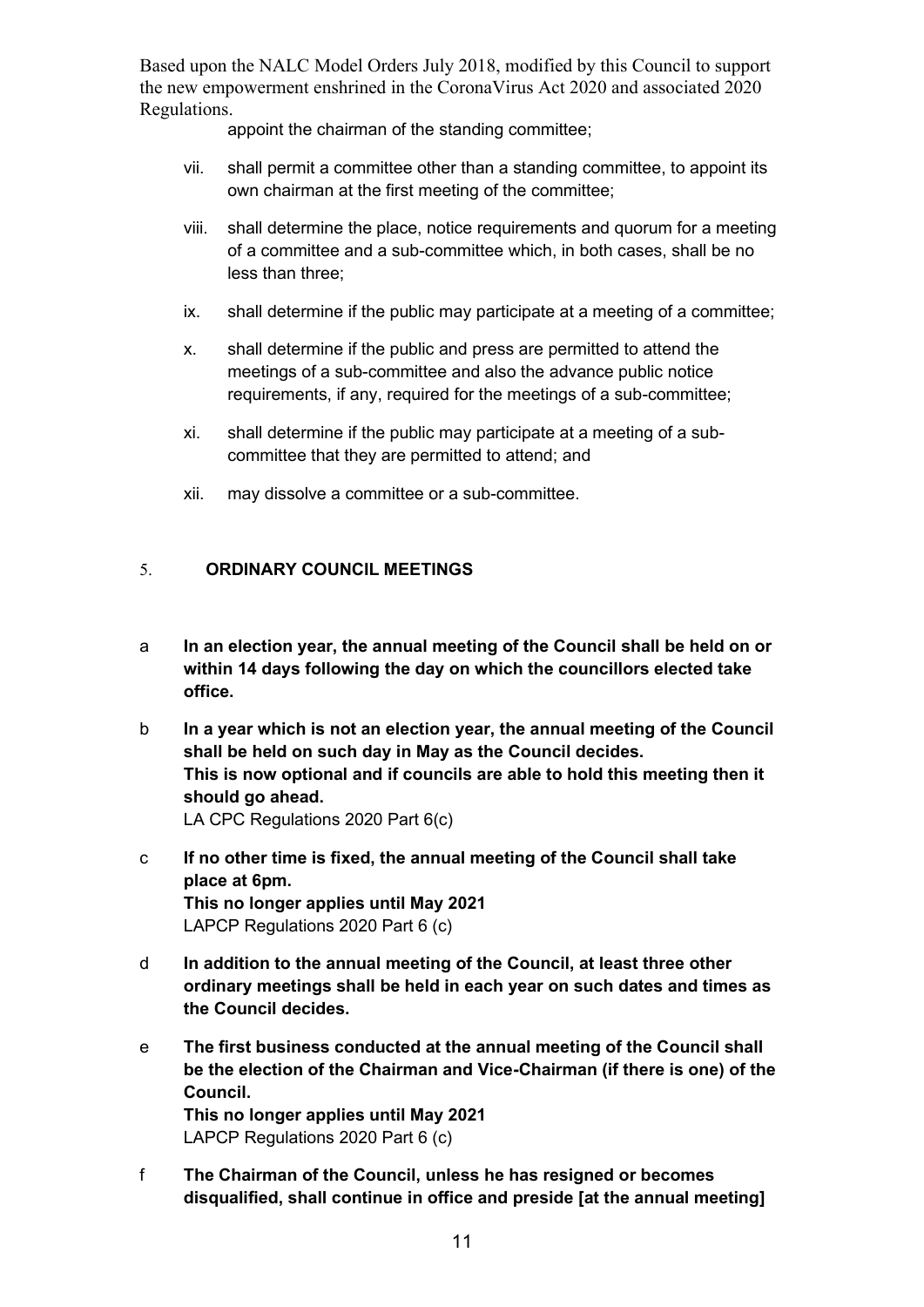**until his successor is elected at the next annual meeting of the Council.** 

- g **The Vice-Chairman of the Council, if there is one, unless he resigns or becomes disqualified, shall hold office until [immediately after the election of the Chairman of the Council at] the next annual meeting of the Council.**
- h **In an election year, if the current Chairman of the Council has not been re-elected as a member of the Council, he shall preside at the annual meeting until a successor Chairman of the Council has been elected. The current Chairman of the Council shall not have an original vote in respect of the election of the new Chairman of the Council but shall give a casting vote in the case of an equality of votes.**
- i **In an election year, if the current Chairman of the Council has been reelected as a member of the Council, he shall preside at the annual meeting until a new Chairman of the Council has been elected. He may exercise an original vote in respect of the election of the new Chairman of the Council and shall give a casting vote in the case of an equality of votes.**
- j Following the election of the Chairman of the Council and Vice-Chairman (if there is one) of the Council at the annual meeting, the business shall include:
	- i. **In an election year, delivery by the Chairman of the Council and councillors of their acceptance of office forms unless the Council resolves for this to be done at a later date. In a year which is not an election year, delivery by the Chairman of the Council of his acceptance of office form unless the Council resolves for this to be done at a later date;**
	- ii. Confirmation of the accuracy of the minutes of the last meeting of the Council;
	- iii. Receipt of the minutes of the last meeting of a committee;
	- iv. Consideration of the recommendations made by a committee;
	- v. Review of delegation arrangements to committees, sub-committees, staff and other local authorities;
	- vi. Review of the terms of reference for committees;
	- vii. Appointment of members to existing committees;
	- viii. Appointment of any new committees in accordance with standing order 4;
	- ix. ●Review and adoption of appropriate standing orders and financial regulations;
	- x. ●Review of arrangements (including legal agreements) with other local authorities, not-for-profit bodies and businesses.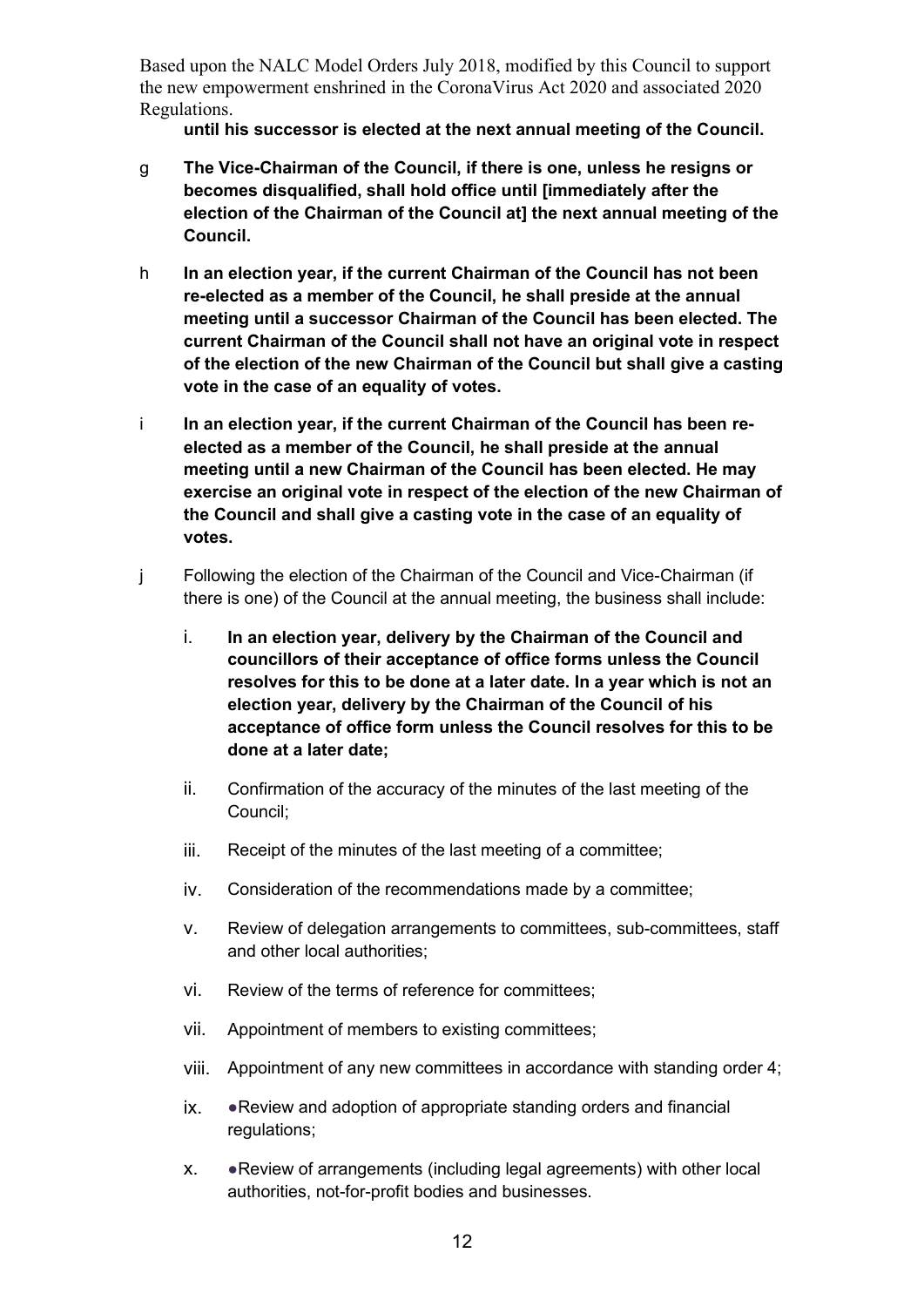- xi. Review of representation on or work with external bodies and arrangements for reporting back;
- xii. In an election year, to make arrangements with a view to the Council becoming eligible to exercise the general power of competence in the future;
- xiii. ●Review of inventory of land and other assets including buildings and office equipment;
- xiv. ●Confirmation of arrangements for insurance cover in respect of all insurable risks;
- xv. ●Review of the Council's and/or staff subscriptions to other bodies;
- xvi. ●Review of the Council's complaints procedure;
- xvii. ●Review of the Council's policies, procedures and practices in respect of its obligations under freedom of information and data protection legislation (*see also standing orders 11, 20 and 21*);
- xviii. ●Review of the Council's policy for dealing with the press/media;
- xix. Review of the Council's employment policies and procedures;
- xx. Review of the Council's expenditure incurred under s.137 of the Local Government Act 1972 or the general power of competence.
- xxi. Determining the time and place of ordinary meetings of the Council up to and including the next annual meeting of the Council.

## <span id="page-12-0"></span>6. **EXTRAORDINARY MEETINGS OF THE COUNCIL, COMMITTEES AND SUB-COMMITTEES**

- a **The Chairman of the Council may convene an extraordinary meeting of the Council at any time.**
- b **If the Chairman of the Council does not call an extraordinary meeting of the Council within seven days of having been requested in writing to do so by two councillors, any two councillors may convene an extraordinary meeting of the Council. The public notice giving the time, place and agenda for such a meeting shall be signed electronically by the two councillors.**
- c The chairman of a committee [or a sub-committee] may convene an extraordinary meeting of the committee [or the sub-committee] at any time.
- d If the chairman of a committee [or a sub-committee] does not call an extraordinary meeting within () days of having been requested to do so by ()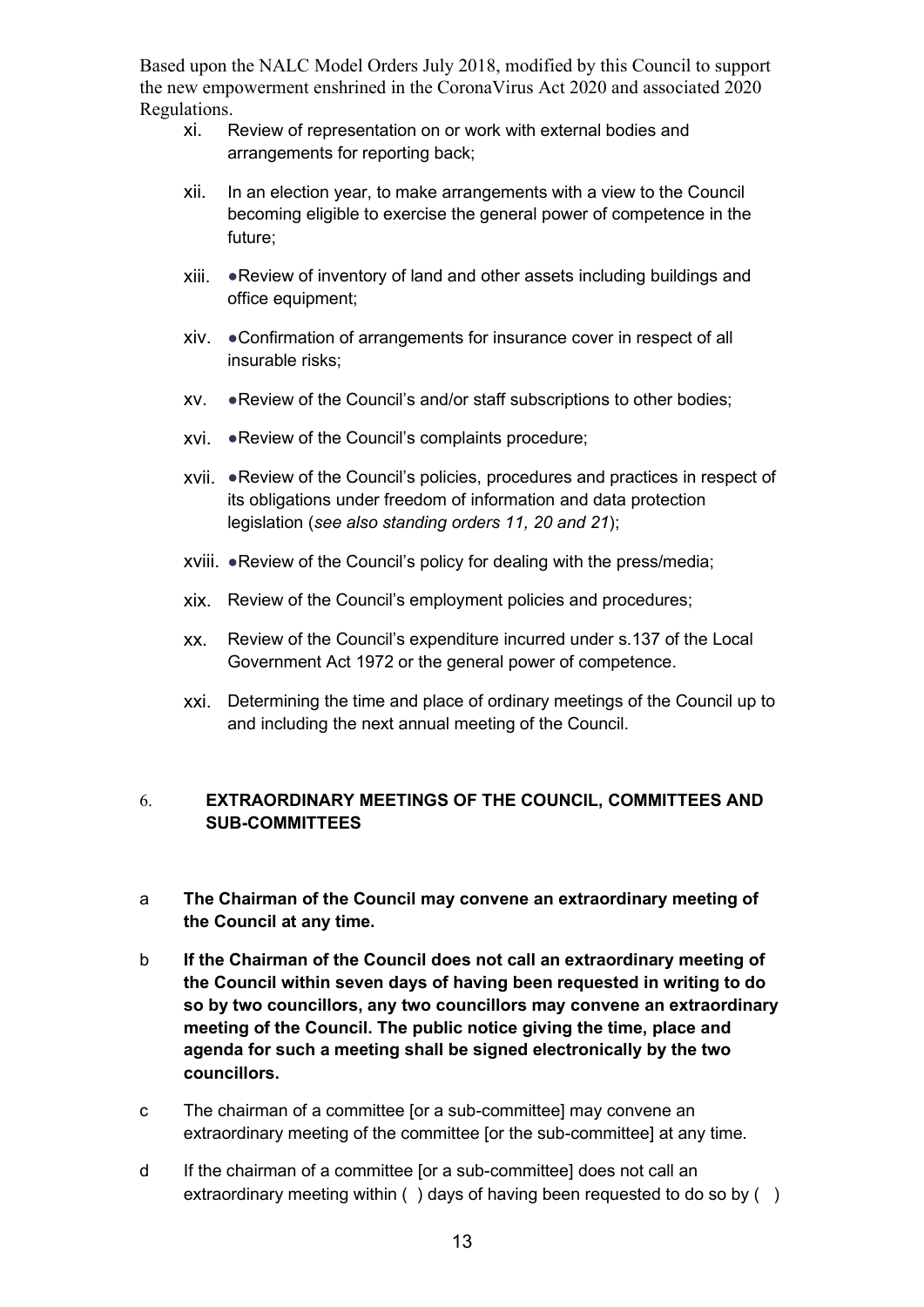members of the committee [or the sub-committee], any ( ) members of the committee [or the sub-committee] may convene an extraordinary meeting of the committee [or a sub-committee].

## <span id="page-13-0"></span>7. ●**PREVIOUS RESOLUTIONS**

- a A resolution shall not be reversed within six months except either by a special motion, which requires written notice by at least ( ) councillors to be given to the Proper Officer in accordance with standing order 9, or by a motion moved in pursuance of the recommendation of a committee or a sub-committee.
- b When a motion moved pursuant to standing order 7(a) has been disposed of, no similar motion may be moved for a further six months.

## <span id="page-13-1"></span>8. • **• VOTING ON APPOINTMENTS**

a Where more than two persons have been nominated for a position to be filled by the Council and none of those persons has received an absolute majority of votes in their favour, the name of the person having the least number of votes shall be struck off the list and a fresh vote taken. This process shall continue until a majority of votes is given in favour of one person. A tie in votes may be settled by the casting vote exercisable by the chairman of the meeting.

## <span id="page-13-2"></span>9. ●**MOTIONS FOR A MEETING THAT REQUIRE WRITTEN NOTICE TO BE GIVEN TO THE PROPER OFFICER**

- a A motion shall relate to the responsibilities of the meeting for which it is tabled and in any event shall relate to the performance of the Council's statutory functions, powers and obligations or an issue which specifically affects the Council's area or its residents.
- b No motion may be moved at a meeting unless it is on the agenda and the mover has given written notice of its wording to the Proper Officer at least () clear days before the meeting. Clear days do not include the day of the notice or the day of the meeting.
- c The Proper Officer may, before including a motion on the agenda received in accordance with standing order 9(b), correct obvious grammatical or typographical errors in the wording of the motion.
- d If the Proper Officer considers the wording of a motion received in accordance with standing order 9(b) is not clear in meaning, the motion shall be rejected until the mover of the motion resubmits it, so that it can be understood, in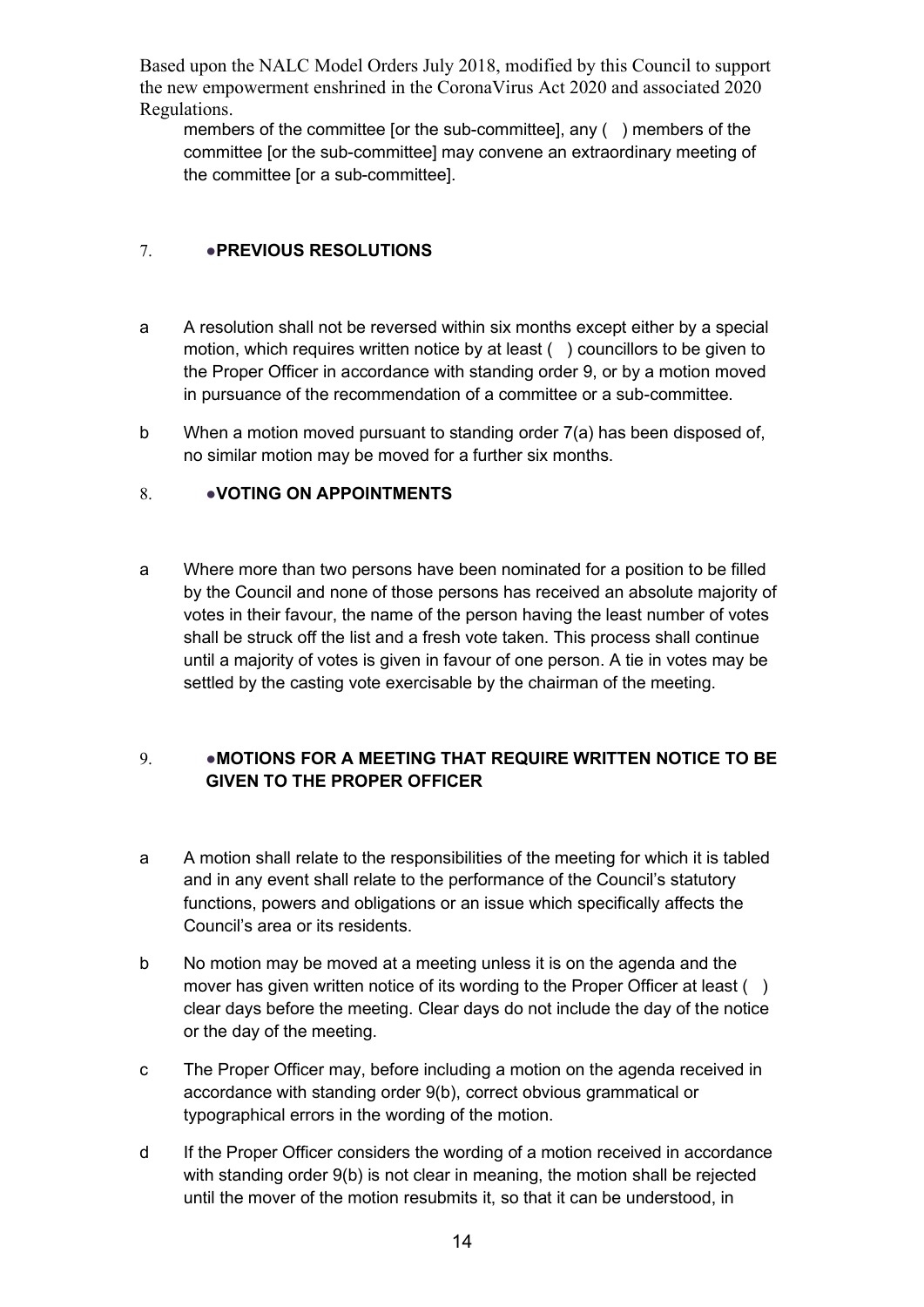writing, to the Proper Officer at least () clear days before the meeting.

- e If the wording or subject of a proposed motion is considered improper, the Proper Officer shall consult with the chairman of the forthcoming meeting or, as the case may be, the councillors who have convened the meeting, to consider whether the motion shall be included in the agenda or rejected.
- f The decision of the Proper Officer as to whether or not to include the motion on the agenda shall be final.
- g Motions received shall be recorded and numbered in the order that they are received.
- h Motions rejected shall be recorded with an explanation by the Proper Officer of the reason for rejection.

#### <span id="page-14-0"></span>10. ●**MOTIONS AT A MEETING THAT DO NOT REQUIRE WRITTEN NOTICE**

- a The following motions may be moved at a meeting without written notice to the Proper Officer:
	- i. to correct an inaccuracy in the draft minutes of a meeting;
	- ii. to move to a vote;
	- iii. to defer consideration of a motion;
	- iv. to refer a motion to a particular committee or sub-committee;
	- v. to appoint a person to preside at a meeting;
	- vi. to change the order of business on the agenda;
	- vii. to proceed to the next business on the agenda;
	- viii. to require a written report;
	- ix. to appoint a committee or sub-committee and their members;
	- x. to extend the time limits for speaking;
	- xi. to exclude the press and public from a meeting in respect of confidential or other information which is prejudicial to the public interest;
	- xii. to not hear further from a councillor or a member of the public;
	- xiii. to exclude a councillor or member of the public for disorderly conduct;
	- xiv. to temporarily suspend the meeting;
	- xv. to suspend a particular standing order (unless it reflects mandatory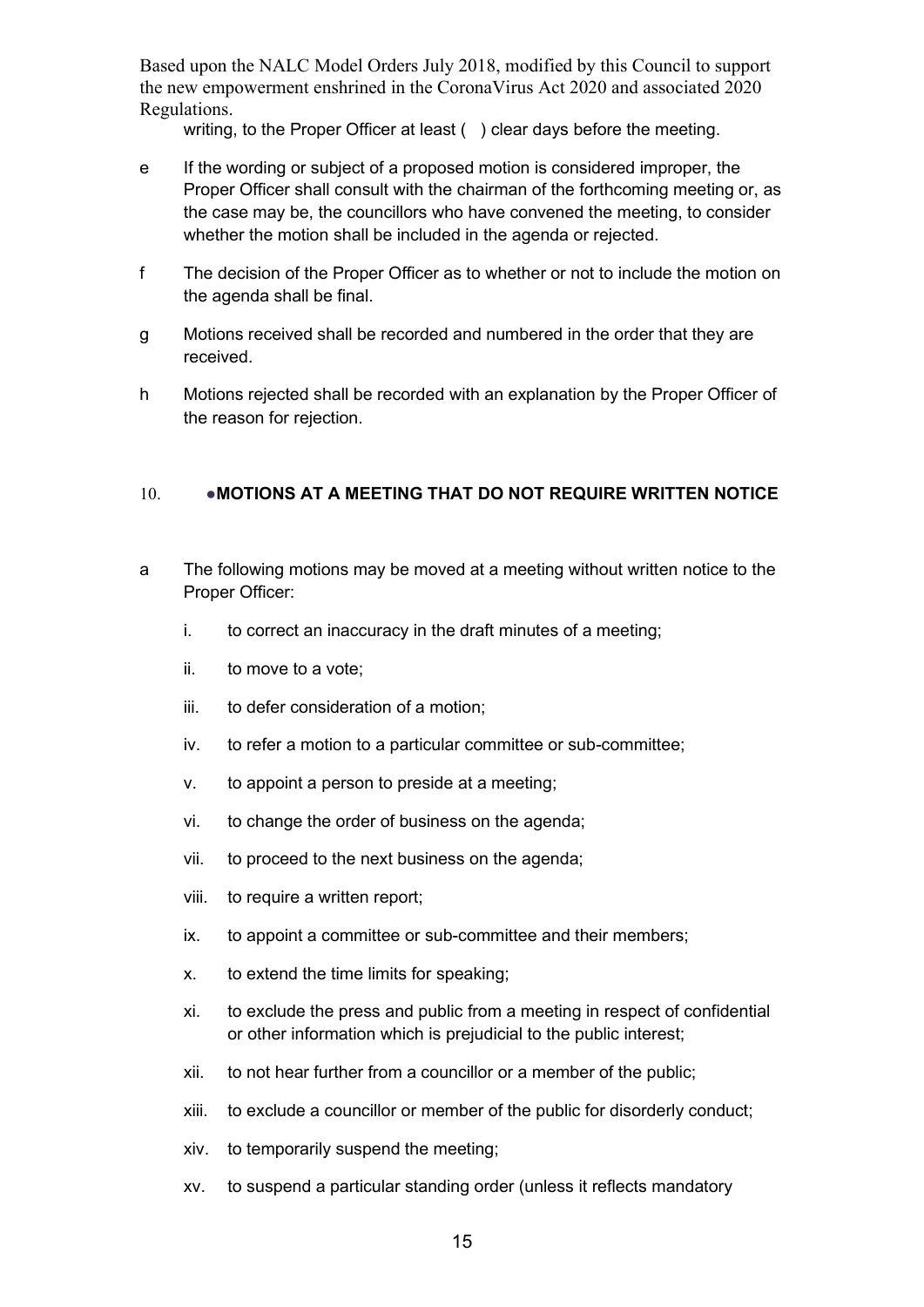statutory or legal requirements);

- xvi. to adjourn the meeting; or
- xvii. to close the meeting.

#### <span id="page-15-0"></span>11. **•• MANAGEMENT OF INFORMATION**

*See also standing order 20.*

- a **The Council shall have in place and keep under review, technical and organisational measures to keep secure information (including personal data) which it holds in paper and electronic form. Such arrangements shall include deciding who has access to personal data and encryption of personal data.**
- b **The Council shall have in place, and keep under review, policies for the retention and safe destruction of all information (including personal data) which it holds in paper and electronic form. The Council's retention policy shall confirm the period for which information (including personal data) shall be retained or if this is not possible the criteria used to determine that period (e.g. the Limitation Act 1980).**
- c **The agenda, papers that support the agenda and the minutes of a meeting shall not disclose or otherwise undermine confidential information or personal data without legal justification.**
- d **Councillors, staff, the Council's contractors and agents shall not disclose confidential information or personal data without legal justification.**

## <span id="page-15-1"></span>12. **DRAFT MINUTES**

- Full Council meetings Committee meetings Sub-committee meetings **Remote Meetings**
- a ●If the draft minutes of a preceding meeting have been served on councillors with the agenda to attend the meeting at which they are due to be approved for accuracy, they shall be taken as read.
- b There shall be no discussion about the draft minutes of a preceding meeting except in relation to their accuracy. A motion to correct an inaccuracy in the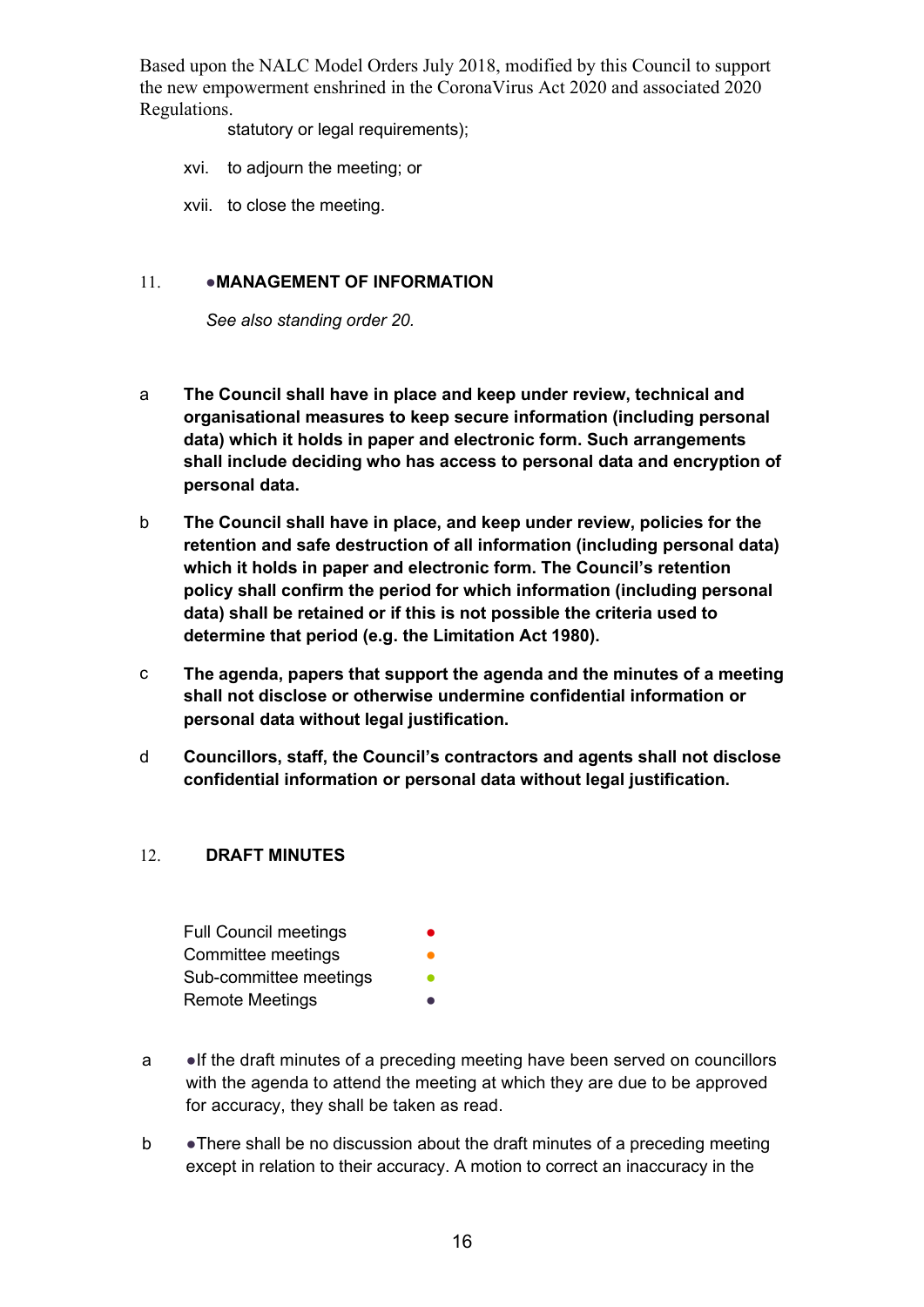draft minutes shall be moved in accordance with standing order 10(a)(i).

- c The accuracy of draft minutes, including any amendment(s) made to them, shall be confirmed by resolution and shall be signed by the chairman of the meeting and stand as an accurate record of the meeting to which the minutes relate.
- d If the chairman of the meeting does not consider the minutes to be an accurate record of the meeting to which they relate, he shall sign the minutes and include a paragraph in the following terms or to the same effect:

"The chairman of this meeting does not believe that the minutes of the meeting of the ( ) held on [date] in respect of ( ) were a correct record but his view was not upheld by the meeting and the minutes are confirmed as an accurate record of the proceedings."

● ● ● e **If the Council's gross annual income or expenditure (whichever is higher) does not exceed £25,000, it shall publish draft minutes on a website which is publicly accessible and free of charge not later than** 

● **one month after the meeting has taken place.**

f Subject to the publication of draft minutes in accordance with standing order 12(e) and standing order 20(a) and following a resolution which confirms the accuracy of the minutes of a meeting, the draft minutes or recordings of the meeting for which approved minutes exist shall be destroyed.

## <span id="page-16-0"></span>13. • **CODE OF CONDUCT AND DISPENSATIONS**

*See also standing order 3(z).*

- a All councillors and non-councillors with voting rights shall observe the code of conduct adopted by the Council.
- b Unless he has been granted a dispensation, a councillor or non-councillor with voting rights shall withdraw from a meeting when it is considering a matter in which he has a disclosable pecuniary interest. He may return to the meeting after it has considered the matter in which he had the interest.
- c Unless he has been granted a dispensation, a councillor or non-councillor with voting rights shall withdraw from a meeting when it is considering a matter in which he has another interest if so required by the Council's code of conduct. He may return to the meeting after it has considered the matter in which he had the interest.
- d **Dispensation requests shall be in writing and submitted to the Proper Officer** as soon as possible before the meeting, or failing that, at the start of the meeting for which the dispensation is required.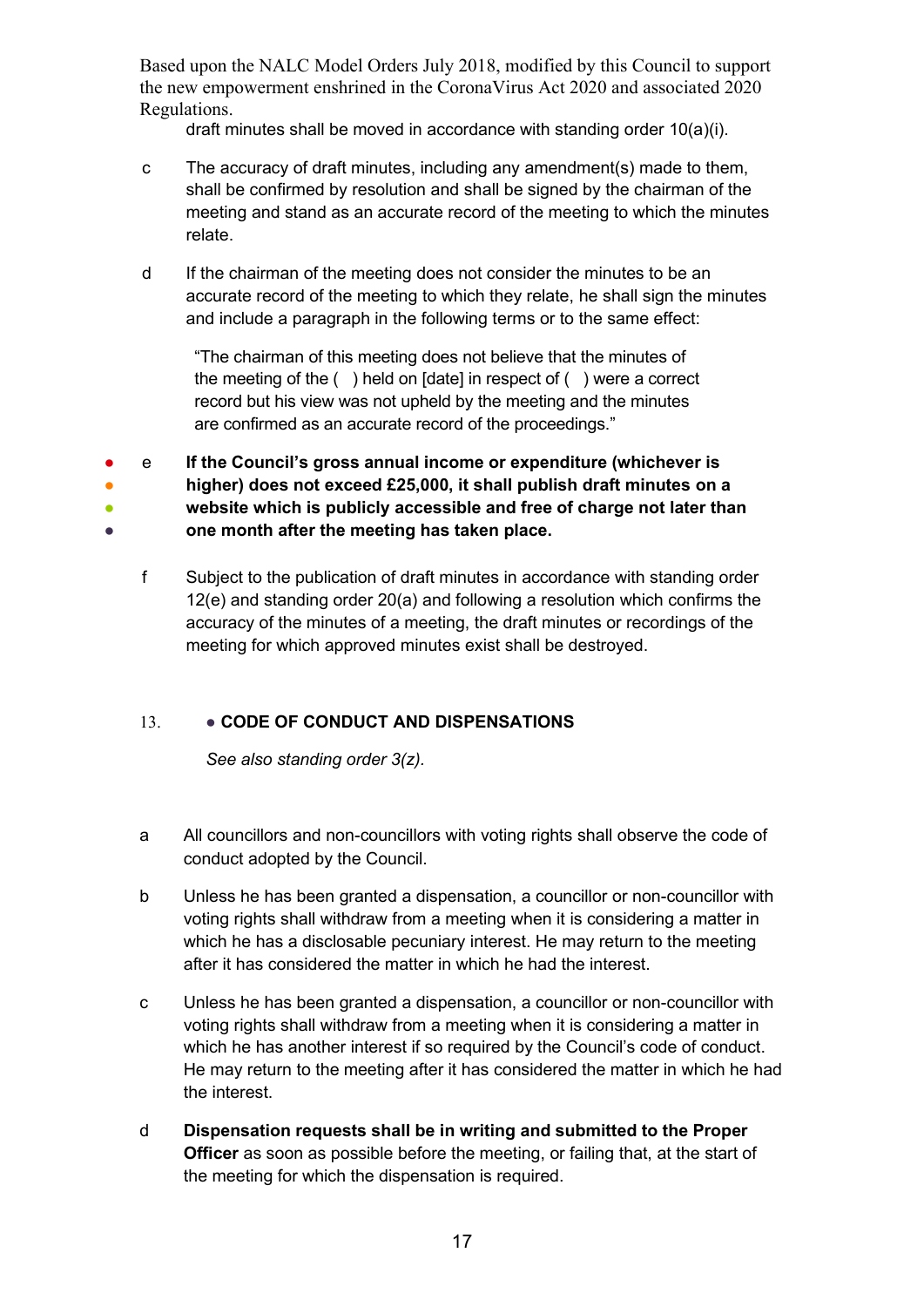- e A decision as to whether to grant a dispensation shall be made [by the Proper Officer] OR [by a meeting of the Council, or committee or sub-committee for which the dispensation is required] and that decision is final.
- f A dispensation request shall confirm:
	- i. the description and the nature of the disclosable pecuniary interest or other interest to which the request for the dispensation relates;
	- ii. whether the dispensation is required to participate at a meeting in a discussion only or a discussion and a vote;
	- iii. the date of the meeting or the period (not exceeding four years) for which the dispensation is sought; and
	- iv. an explanation as to why the dispensation is sought.
- g Subject to standing orders 13(d) and (f), a dispensation request shall be considered [by the Proper Officer before the meeting or, if this is not possible, at the start of the meeting for which the dispensation is required] OR [at the beginning of the meeting of the Council, or committee or sub-committee for which the dispensation is required].
- **h A dispensation may be granted in accordance with standing order 13(e) if having regard to all relevant circumstances any of the following apply:**
	- **i. without the dispensation the number of persons prohibited from participating in the particular business would be so great a proportion of the meeting transacting the business as to impede the transaction of the business;**
	- **ii. granting the dispensation is in the interests of persons living in the Council's area; or**
	- **iii. it is otherwise appropriate to grant a dispensation.**

## <span id="page-17-0"></span>14. • **CODE OF CONDUCT COMPLAINTS**

- a Upon notification by the District or Unitary Council that it is dealing with a complaint that a councillor or non-councillor with voting rights has breached the Council's code of conduct, the Proper Officer shall, subject to standing order 11, report this to the Council.
- b Where the notification in standing order 14(a) relates to a complaint made by the Proper Officer, the Proper Officer shall notify the Chairman of Council of this fact, and the Chairman shall nominate another staff member to assume the duties of the Proper Officer in relation to the complaint until it has been determined and the Council has agreed what action, if any, to take in accordance with standing order 14(d).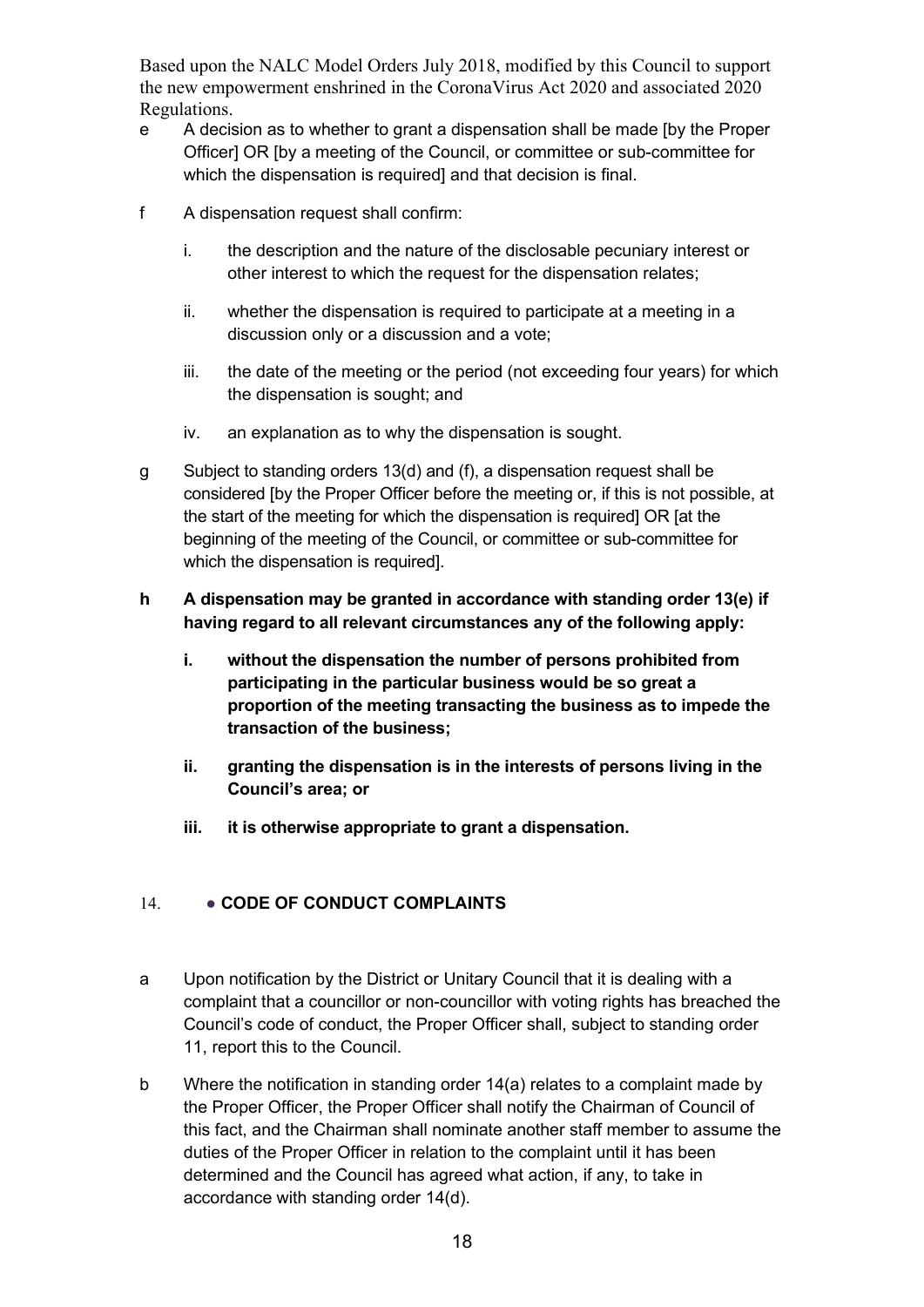- c The Council may:
	- i. provide information or evidence where such disclosure is necessary to investigate the complaint or is a legal requirement;
	- ii. seek information relevant to the complaint from the person or body with statutory responsibility for investigation of the matter;
- d **Upon notification by the District or Unitary Council that a councillor or non-councillor with voting rights has breached the Council's code of conduct, the Council shall consider what, if any, action to take against him. Such action excludes disqualification or suspension from office.**

## <span id="page-18-0"></span>15. **• PROPER OFFICER**

- a The Proper Officer shall be either (i) the clerk or (ii) other staff member(s) nominated by the Council to undertake the work of the Proper Officer when the Proper Officer is absent.
- b The Proper Officer shall:
	- i. **at least three clear days before a meeting of the council, a committee** or a sub-committee**,**
		- **serve on councillors by delivery or post at their residences or by email authenticated in such manner as the Proper Officer thinks fit, a signed summons confirming the time, place and the agenda (provided the councillor has consented to service by email), and**
		- **Provide, in a conspicuous place or publishing in the website of the body or, for a parish council, on the website of the principal council within the meaning of the Local Government Act 1972 [www.blabyparishcouncil.org], public notice of the time, place and agenda**

LAPCP Regulations 2020 Part 1 Reg 13 (a)

*See standing order 3(b) for the meaning of clear days for a meeting of a full council and standing order 3(c) for the meaning of clear days for a meeting of a committee;*

- ii. subject to standing order 9, include on the agenda all motions in the order received unless a councillor has given written notice at least ( ) days before the meeting confirming his withdrawal of it;
- iii. **convene a meeting of the Council for the election of a new Chairman of the Council, occasioned by a casual vacancy in his office;**
- iv. **facilitate inspection of the minute book by local government**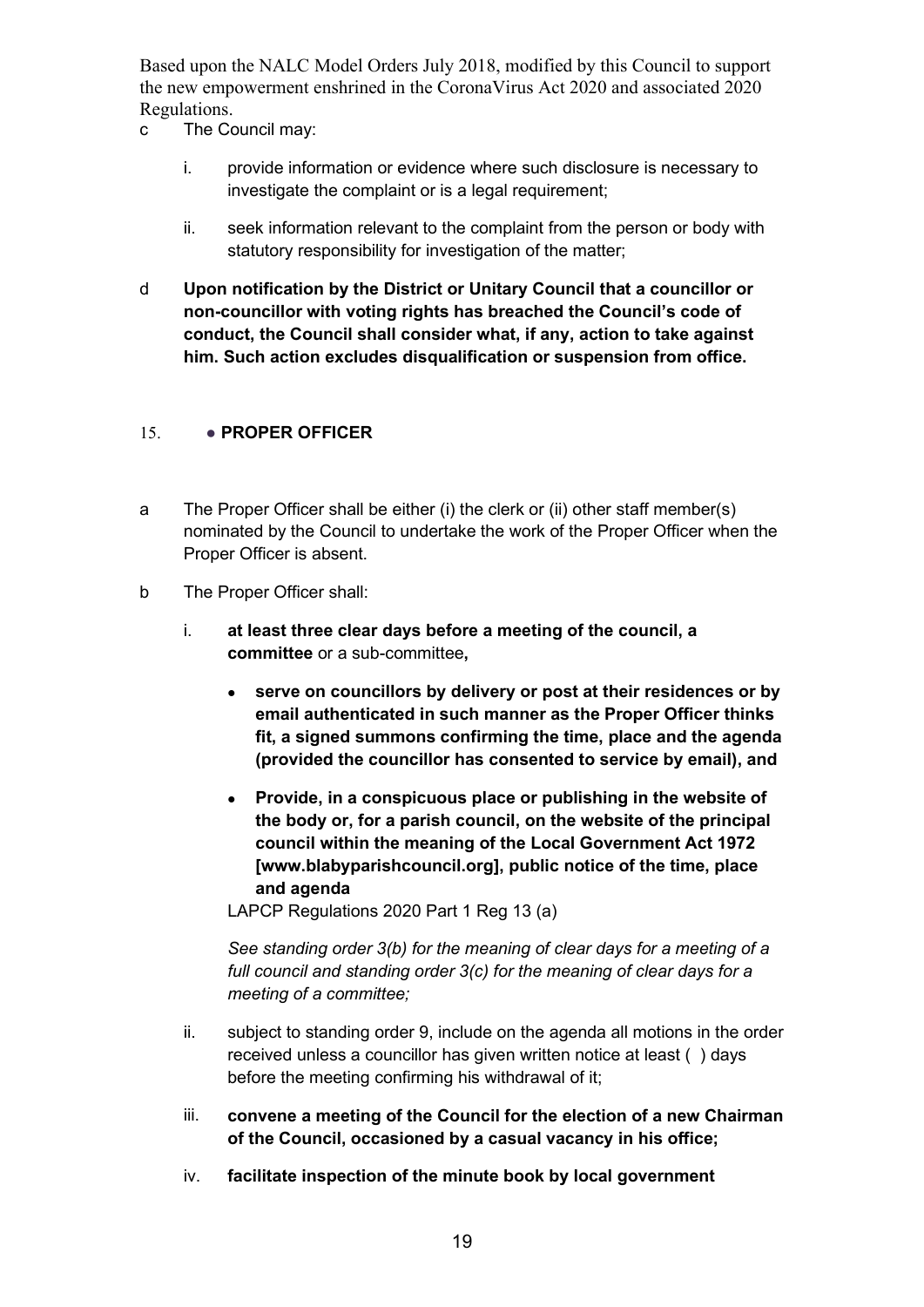**electors; uploaded into [www.blabyparishcouncil.org](http://www.blabyparishcouncil.org/)**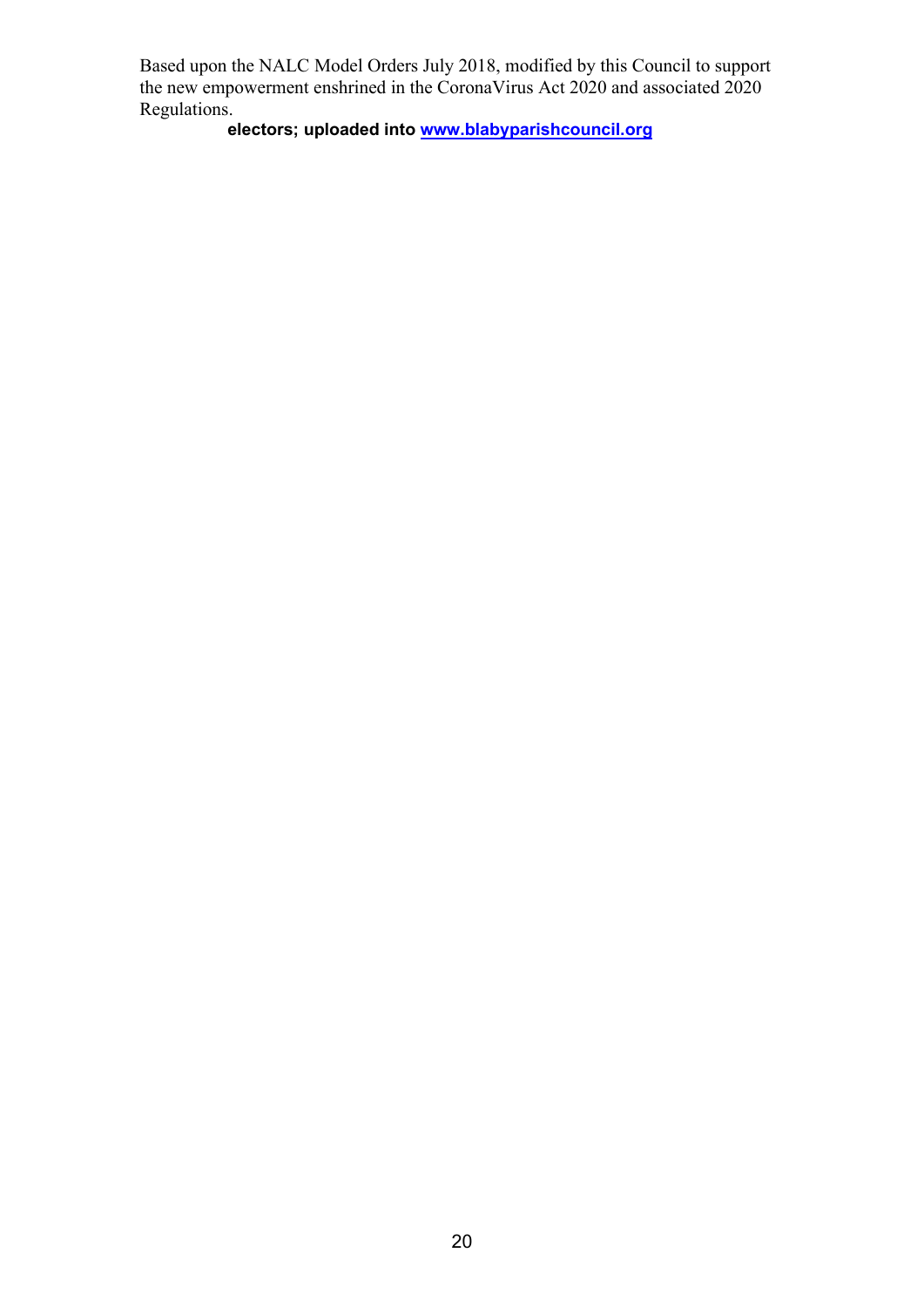- v. **receive and retain copies of byelaws made by other local authorities;**
- vi. hold acceptance of office forms from councillors;
- vii. hold a copy of every councillor's register of interests;
- viii. assist with responding to requests made under freedom of information legislation and rights exercisable under data protection legislation, in accordance with the Council's relevant policies and procedures;
- ix. liaise, as appropriate, with the Council's Data Protection Officer;
- x. receive and send general correspondence and notices on behalf of the Council except where there is a resolution to the contrary;
- xi. assist in the organisation of, storage of, access to, security of and destruction of information held by the Council in paper and electronic form subject to the requirements of data protection and freedom of information legislation and other legitimate requirements (e.g. the Limitation Act 1980);
- xii. arrange for legal deeds to be executed; (*see also standing order 23);*
- xiii. arrange or manage the prompt authorisation, approval, and instruction regarding any payments to be made by the Council in accordance with its financial regulations;
- xiv. record every planning application notified to the Council and the Council's response to the local planning authority in a book for such purpose;
- xv. refer a planning application received by the Council to the [Chairman or in his absence the Vice-Chairman (if there is one) of the Council] OR [Chairman or in his absence Vice-Chairman (if there is one) of the () Committee] within two working days of receipt to facilitate an extraordinary meeting if the nature of a planning application requires consideration before the next ordinary meeting of [the Council] OR [( ) committee];
- xvi. manage access to information about the Council via the publication scheme; and
- xvii. retain custody of the seal of the Council (if there is one) which shall not be used without a resolution to that effect. (s*ee also standing order 23).*

## <span id="page-20-0"></span>16. ● **RESPONSIBLE FINANCIAL OFFICER**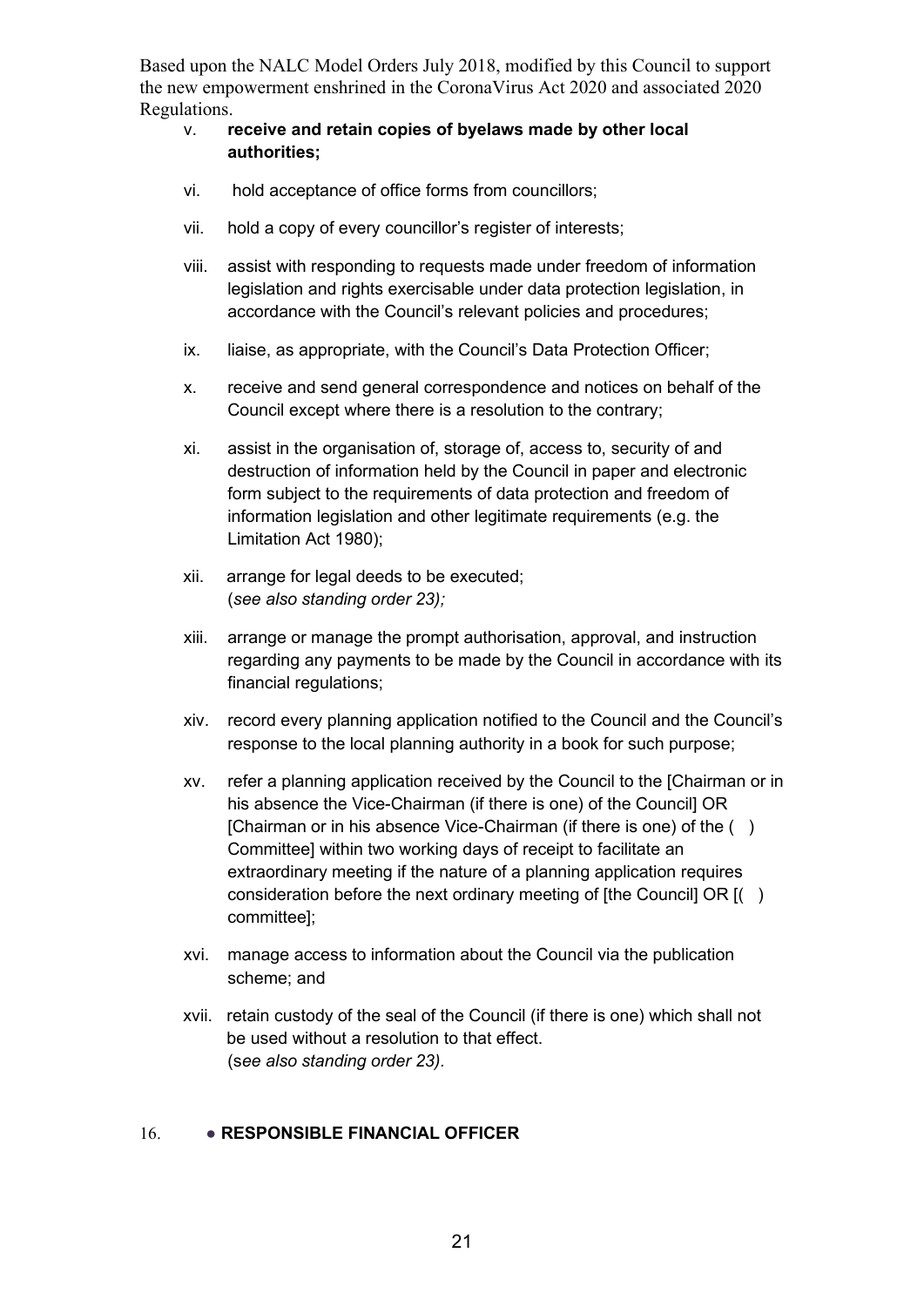a The Council shall appoint appropriate staff member(s) to undertake the work of the Responsible Financial Officer when the Responsible Financial Officer is absent.

## <span id="page-21-0"></span>17. ● **ACCOUNTS AND ACCOUNTING STATEMENTS**

- a "Proper practices" in standing orders refer to the most recent version of "Governance and Accountability for Local Councils – a Practitioners' Guide".
- b All payments by the Council shall be authorised, approved and paid in accordance with the law, proper practices and the Council's financial regulations.
- c The Responsible Financial Officer shall supply to each councillor as soon as practicable after 30 June, 30 September and 31 December in each year a statement to summarise:
	- i. the Council's receipts and payments (or income and expenditure) for each quarter;
	- ii. the Council's aggregate receipts and payments (or income and expenditure) for the year to date;
	- iii. the balances held at the end of the quarter being reported and

which includes a comparison with the budget for the financial year and highlights any actual or potential overspends.

- d As soon as possible after the financial year end at 31 March, the Responsible Financial Officer shall provide:
	- i. each councillor with a statement summarising the Council's receipts and payments (or income and expenditure) for the last quarter and the year to date for information; and
	- ii. to the Council the accounting statements for the year in the form of Section 1 of the annual governance and accountability return, as required by proper practices, for consideration and approval.
- e The year-end accounting statements shall be prepared in accordance with proper practices and apply the form of accounts determined by the Council (receipts and payments, or income and expenditure) for the year to 31 March. A completed draft annual governance and accountability return shall be presented to all councillors at least 14 days prior to anticipated approval by the Council. The annual governance and accountability return of the Council, which is subject to external audit, including the annual governance statement, shall be presented to the Council for consideration and formal approval before 30 June.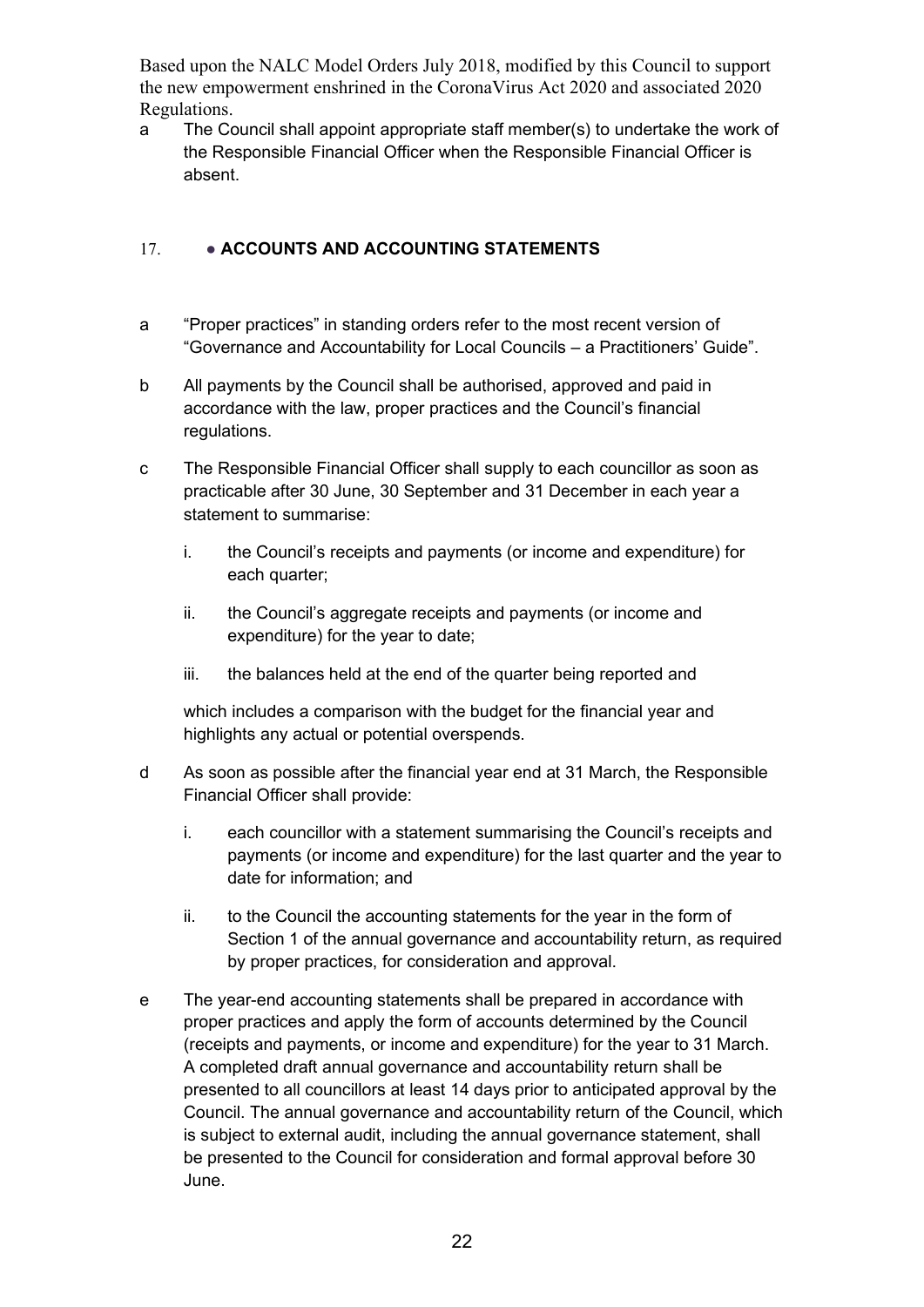## <span id="page-22-0"></span>18. **• FINANCIAL CONTROLS AND PROCUREMENT**

- a. The Council shall consider and approve financial regulations drawn up by the Responsible Financial Officer, which shall include detailed arrangements in respect of the following:
	- i. the keeping of accounting records and systems of internal controls;
	- ii. the assessment and management of financial risks faced by the Council;
	- iii. the work of the independent internal auditor in accordance with proper practices and the receipt of regular reports from the internal auditor, which shall be required at least annually;
	- iv. the inspection and copying by councillors and local electors of the Council's accounts and/or orders of payments; and
	- v. whether contracts with an estimated value below **£25,000** due to special circumstances are exempt from a tendering process or procurement exercise.
- b. Financial regulations shall be reviewed regularly and at least annually for fitness of purpose.
- c. **A public contract regulated by the Public Contracts Regulations 2015 with an estimated value in excess of £25,000 but less than the relevant thresholds in standing order 18(f) is subject to Regulations 109-114 of the Public Contracts Regulations 2015 which include a requirement on the Council to advertise the contract opportunity on the Contracts Finder website regardless of what other means it uses to advertise the opportunity.**
- d. Subject to additional requirements in the financial regulations of the Council, the tender process for contracts for the supply of goods, materials, services or the execution of works shall include, as a minimum, the following steps:
	- i. a specification for the goods, materials, services or the execution of works shall be drawn up;
	- ii. an invitation to tender shall be drawn up to confirm (i) the Council's specification (ii) the time, date and address for the submission of tenders (iii) the date of the Council's written response to the tender and (iv) the prohibition on prospective contractors contacting councillors or staff to encourage or support their tender outside the prescribed process;
	- iii. the invitation to tender shall be advertised in a local newspaper and in any other manner that is appropriate;
	- iv. tenders are to be submitted in writing in a sealed marked envelope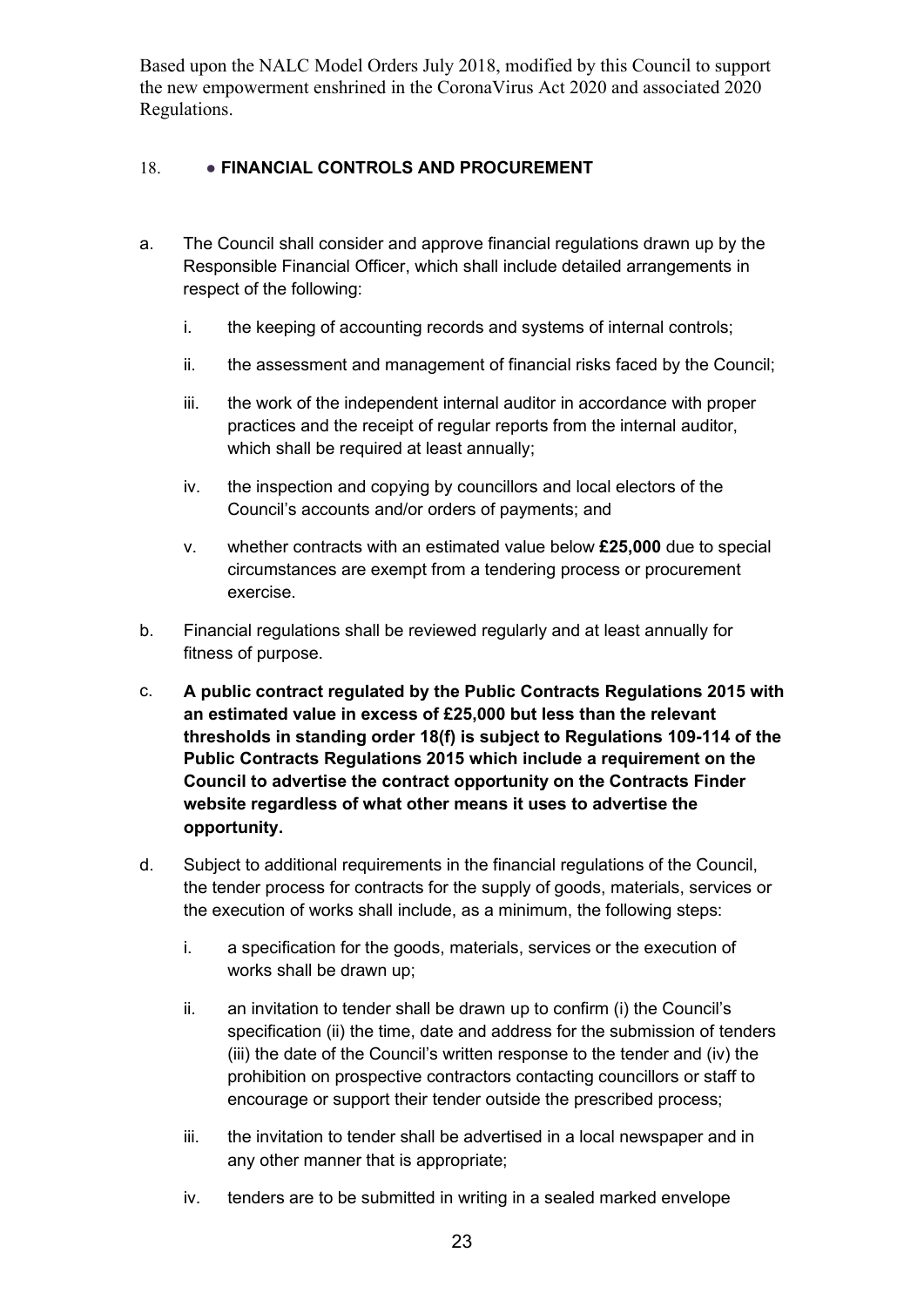addressed to the Proper Officer;

- v. tenders shall be opened by the Proper Officer in the presence of at least one councillor after the deadline for submission of tenders has passed;
- vi. tenders are to be reported to and considered by the appropriate meeting of the Council or a committee or sub-committee with delegated responsibility.
- e. Neither the Council, nor a committee or a sub-committee with delegated responsibility for considering tenders, is bound to accept the lowest value tender.
- f. **A public contract regulated by the Public Contracts Regulations 2015 with an estimated value in excess of £181,302 for a public service or supply contract or in excess of £4,551,413 for a public works contract (or other thresholds determined by the European Commission every two years and published in the Official Journal of the European Union (OJEU)) shall comply with the relevant procurement procedures and other requirements in the Public Contracts Regulations 2015 which include advertising the contract opportunity on the Contracts Finder website and in OJEU.**
- g. **A public contract in connection with the supply of gas, heat, electricity, drinking water, transport services, or postal services to the public; or the provision of a port or airport; or the exploration for or extraction of gas, oil or solid fuel with an estimated value in excess of £363,424 for a supply, services or design contract; or in excess of £4,551,413 for a works contract; or £820,370 for a social and other specific services contract (or other thresholds determined by the European Commission every two years and published in OJEU) shall comply with the relevant procurement procedures and other requirements in the Utilities Contracts Regulations 2016.**

## <span id="page-23-0"></span>19. **HANDLING STAFF MATTERS**

- a A matter personal to a member of staff that is being considered by a meeting of [Council] OR [the ( ) committee] OR [the ( ) sub-committee] is subject to standing order 11.
- b Subject to the Council's policy regarding absences from work, the Council's most senior member of staff shall notify the chairman of [the ( ) committee] OR [the ( ) sub-committee] or, if he is not available, the vice-chairman (if there is one) of [the ( ) committee] OR [the ( ) sub-committee] of absence occasioned by illness or other reason and that person shall report such absence to [the ( ) committee] OR [the ( ) sub-committee] at its next meeting.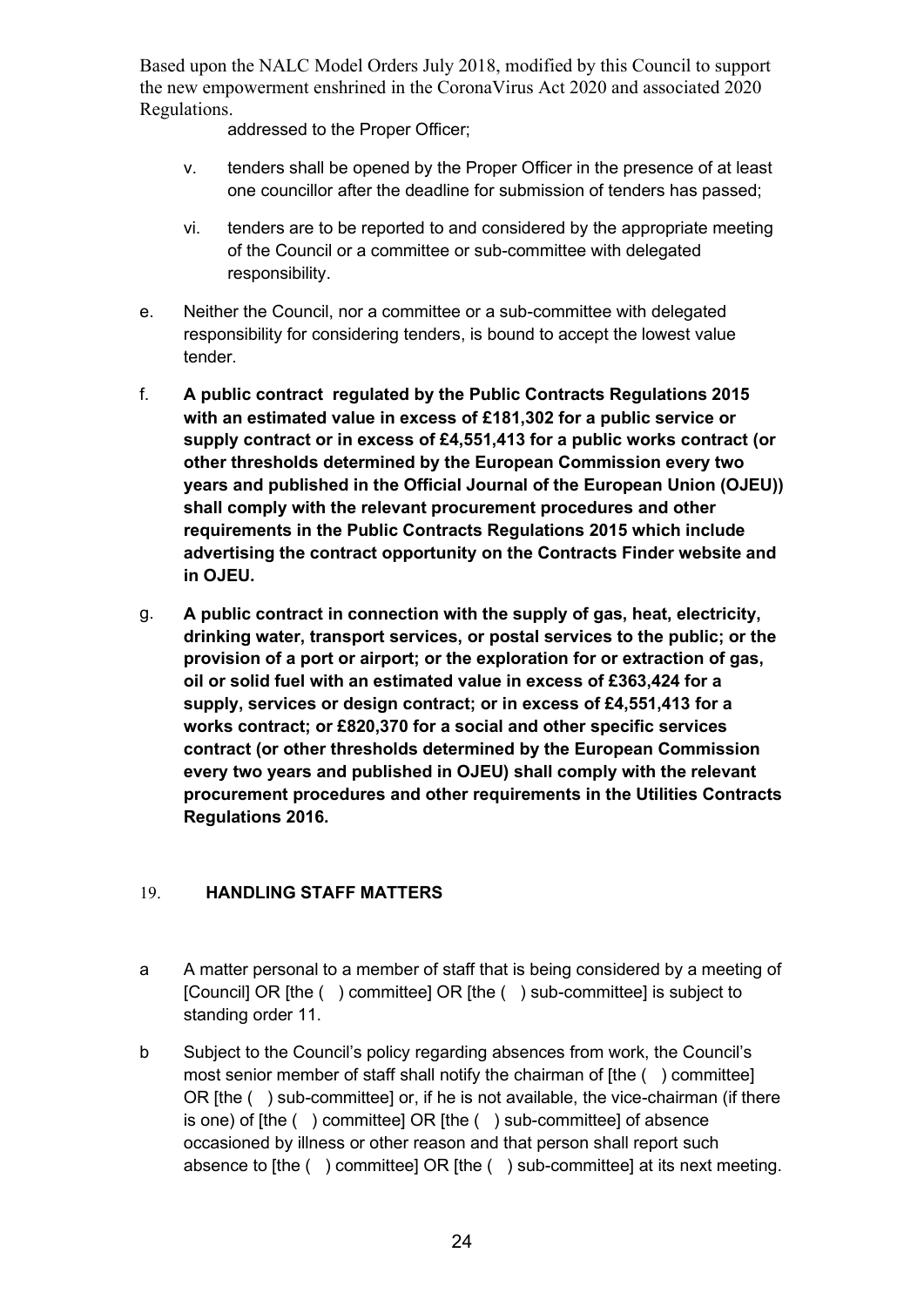- c The chairman of [the ( ) committee] OR [the ( ) sub-committee] or in his absence, the vice-chairman shall upon a resolution conduct a review of the performance and annual appraisal of the work of [the member of staff's job title]. The reviews and appraisal shall be reported in writing and are subject to approval by resolution by [the ( ) committee] OR [the ( ) sub-committee].
- d Subject to the Council's policy regarding the handling of grievance matters, the Council's most senior member of staff (or other members of staff) shall contact the chairman of [the ( ) committee] OR [the ( ) sub-committee] or in his absence, the vice-chairman of [the ( ) committee] OR [the ( ) sub-committee] in respect of an informal or formal grievance matter, and this matter shall be reported back and progressed by resolution of [the ( ) committee] OR [the ( ) sub-committee].
- e Subject to the Council's policy regarding the handling of grievance matters, if an informal or formal grievance matter raised by [the member of staff's job title] relates to the chairman or vice-chairman of [the () committee] OR [the () sub-committee], this shall be communicated to another member of [the () committee] OR [the ( ) sub-committee], which shall be reported back and progressed by resolution of [the ( ) committee] OR [the ( ) sub-committee].
- f Any persons responsible for all or part of the management of staff shall treat as confidential the written records of all meetings relating to their performance, capabilities, grievance or disciplinary matters.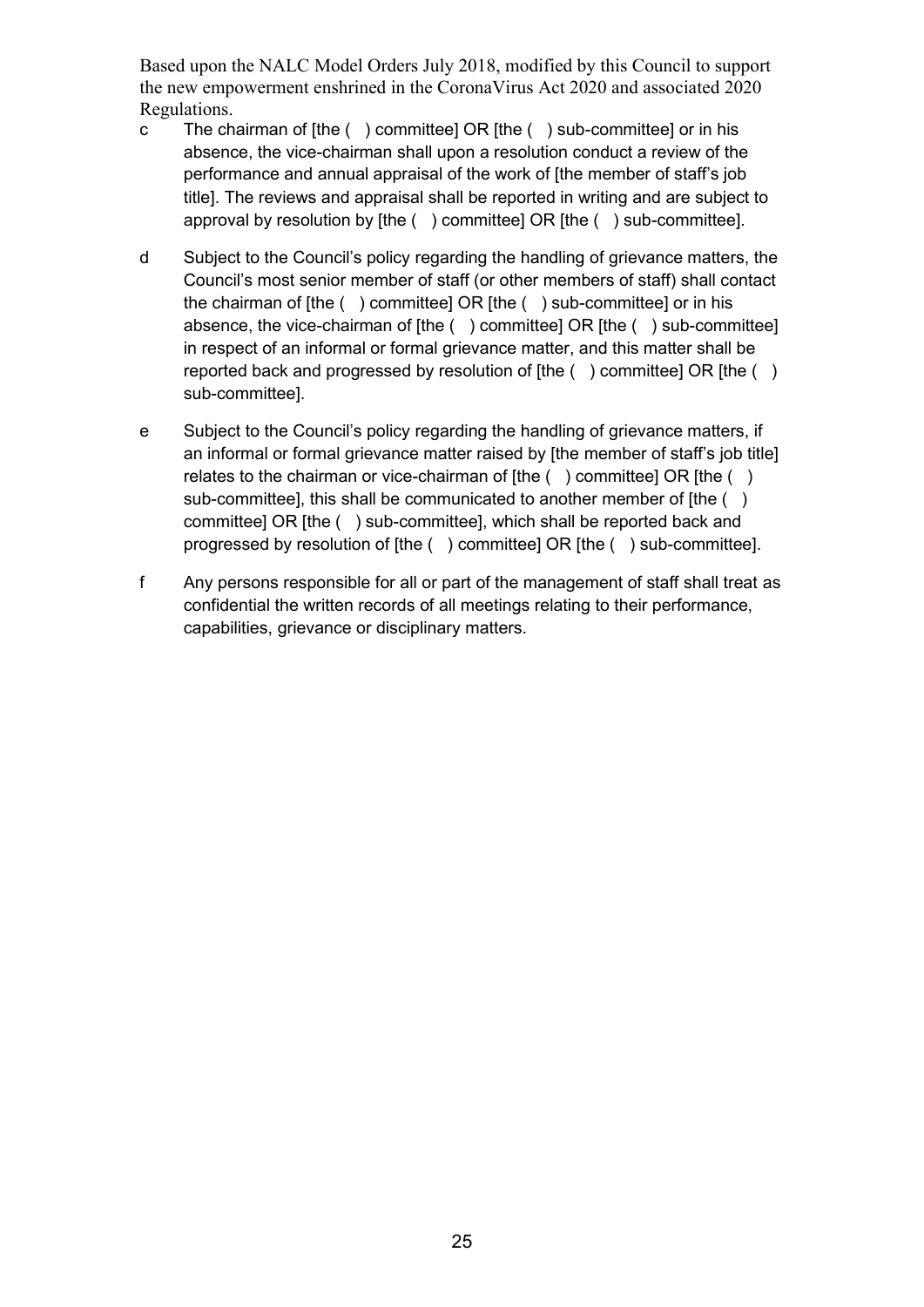$g$  In accordance with standing order 11(a), persons with line management responsibilities shall have access to staff records referred to in standing order 19(f).

## <span id="page-25-0"></span>20. **RESPONSIBILITIES TO PROVIDE INFORMATION**

*See also standing order 21.*

- a **In accordance with freedom of information legislation, the Council shall publish information in accordance with its publication scheme and respond to requests for information held by the Council.**
- b. [*If gross annual income or expenditure (whichever is higher) does not exceed £25,000*] **The Council shall publish information in accordance with the requirements of the Smaller Authorities (Transparency Requirements) (England) Regulations 2015.**

OR

[*If gross annual income or expenditure (whichever is the higher) exceeds £200,000*] **The Council, shall publish information in accordance with the requirements of the Local Government (Transparency Requirements) (England) Regulations 2015**.

<span id="page-25-1"></span>21. **RESPONSIBILITIES UNDER DATA PROTECTION LEGISLATION**  (Below is not an exclusive list).

*See also standing order 11.*

- a **The Council shall appoint a Data Protection Officer.**
- b **The Council shall have policies and procedures in place to respond to an individual exercising statutory rights concerning his personal data.**
- c **The Council shall have a written policy in place for responding to and managing a personal data breach.**
- d **The Council shall keep a record of all personal data breaches comprising the facts relating to the personal data breach, its effects and the remedial action taken.**
- e **The Council shall ensure that information communicated in its privacy notice(s) is in an easily accessible and available form and kept up to date.**
- f **The Council shall maintain a written record of its processing activities.**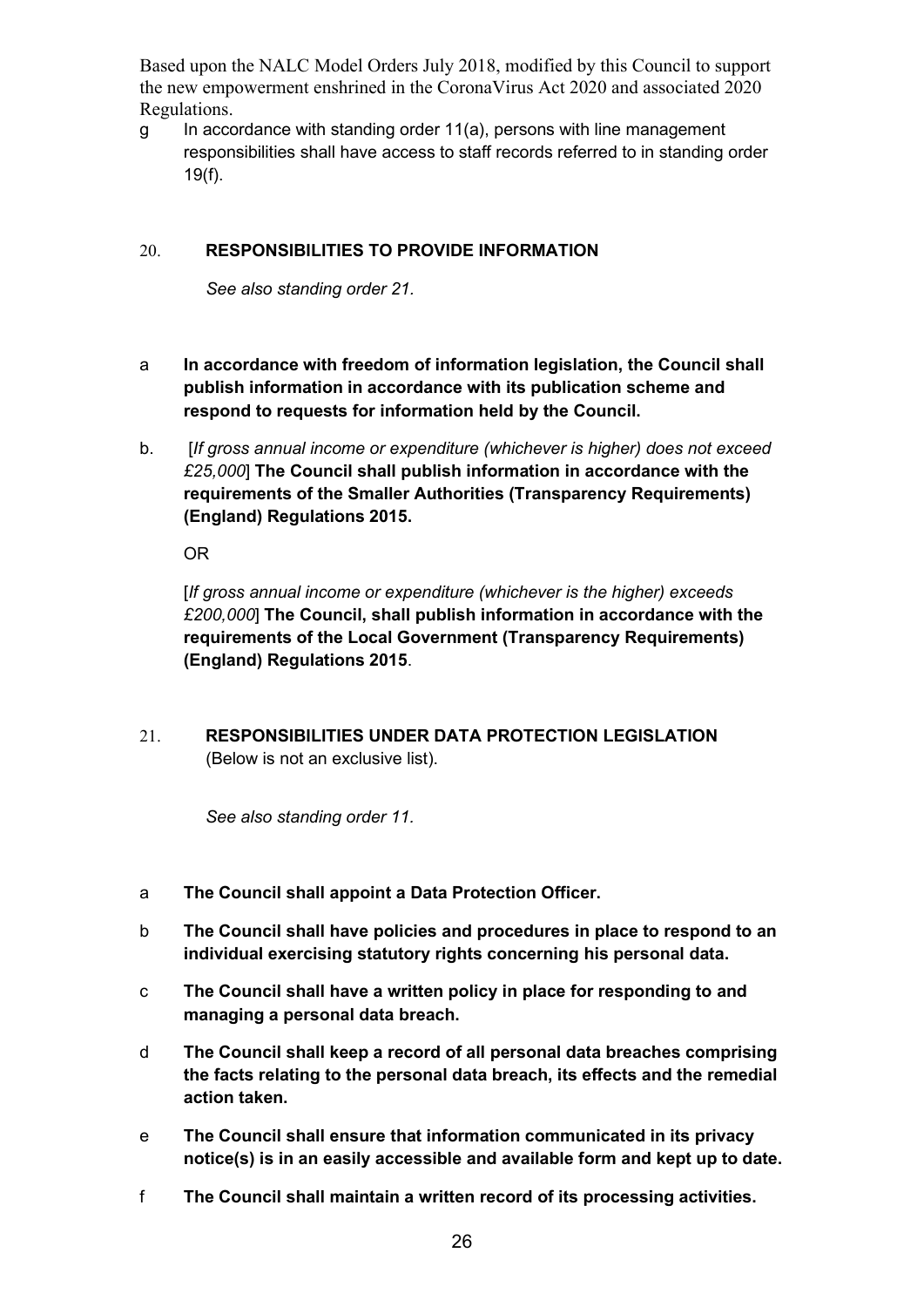## <span id="page-26-0"></span>22. **RELATIONS WITH THE PRESS/MEDIA**

a Requests from the press or other media for an oral or written comment or statement from the Council, its councillors or staff shall be handled in accordance with the Council's policy in respect of dealing with the press and/or other media.

## <span id="page-26-1"></span>23. **EXECUTION AND SEALING OF LEGAL DEEDS**

*See also standing orders 15(b)(xii) and (xvii).*

- a A legal deed shall not be executed on behalf of the Council unless authorised by a resolution.
- b **[Subject to standing order 23(a), the Council's common seal shall alone be used for sealing a deed required by law. It shall be applied by the Proper Officer in the presence of two councillors who shall sign the deed as witnesses.]**

*The above is applicable to a Council with a common seal.*

OR

**[Subject to standing order 23(a), any two councillors may sign, on behalf of the Council, any deed required by law and the Proper Officer shall witness their signatures.]** 

*The above is applicable to a Council without a common seal.*

## <span id="page-26-2"></span>24. **COMMUNICATING WITH DISTRICT AND COUNTY OR UNITARY COUNCILLORS**

- a An invitation to attend a meeting of the Council shall be sent, together with the agenda, to the ward councillor(s) of the District and County Council OR Unitary Council representing the area of the Council.
- b Unless the Council determines otherwise, a copy of each letter sent to the District and County Council OR Unitary Council shall be sent to the ward councillor(s) representing the area of the Council.